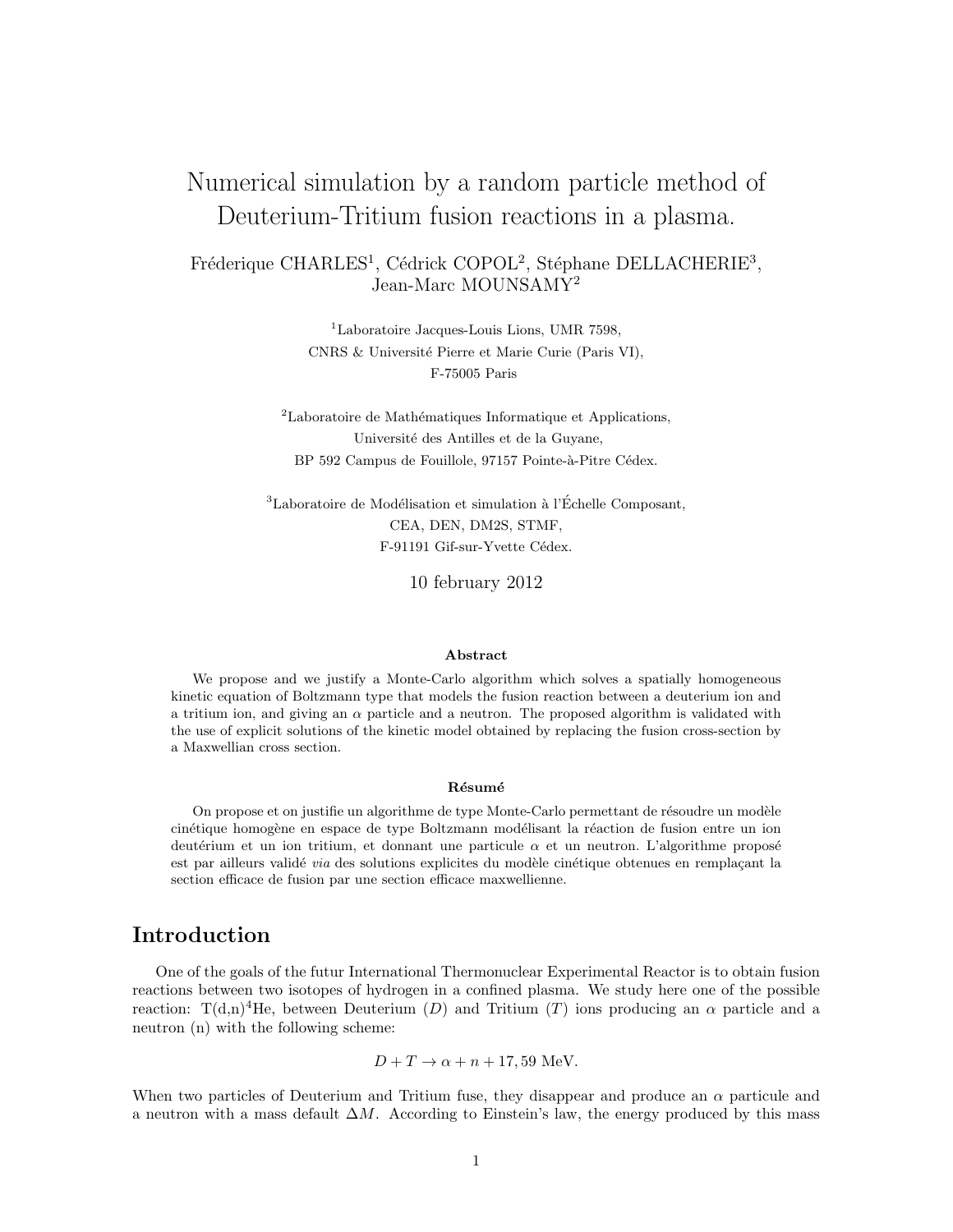is  $Q := \Delta Mc^2 = 17,59$  MeV (where c is the light speed). Here we assume that this energy is fully converted into kinetic energy. The very energetical  $\alpha$  particles produced have a significant role in ITER: they take part in the heating of the plasma, contribute to the evolution of the electrical field and can cause instabilities. For these reasons, the study of their trajectories and their interactions with other species is an important point for the comprehension of instabilities in a fusion plasma. In [5] for example, the  $\alpha$  particles current drive and heating is studied, using an expression of the fusion reaction rate  $\tau$  which is the rate of  $\alpha$  particles produced per unit volume per second (see §1.2). However, in areas where the plasma may not be at thermodynamical equilibrium, it is more appropriated – in particular because classical expressions of the nuclear fusion rate are not true – to use a kinetic modelling and to compute the velocities distribution of the  $\alpha$  particles. In [3], Dellacherie and Sentis introduced a kinetic model to describe nuclear collisions. In a spatially homogeneous context, the model writes:

$$
\begin{cases}\n\frac{\partial f_D}{\partial t} = -P_D(f_D, f_T), & \text{(a)} \\
\frac{\partial f_T}{\partial t} = -P_T(f_D, f_T), & \text{(b)} \\
\frac{\partial f_\alpha}{\partial t} = G_\alpha(f_D, f_T), & \text{(c)} \\
\frac{\partial f_n}{\partial t} = G_n(f_D, f_T), & \text{(d)}\n\end{cases}
$$
\n(1)

where  $f_a: \mathbb{R}^+ \times \mathbb{R}^3 \mapsto \mathbb{R}^+$  is a non negative function, for  $a \in \{D, T, \alpha, n\}$ ;  $f_a(t, v_a)$  corresponds to the number densities<sup>1</sup> in ions Deuterium, ions Tritium, neutrons, and  $\alpha$  particles respectively at time  $t \in \mathbb{R}^+$  at velocity  $v_a \in \mathbb{R}^3$ . In (1), operators  $P_a(f_D, f_T)$ ,  $a \in \{D, T\}$  are loss operators, which modelize the disappearing of a D or T particle after a collision, wheras  $G_a(f_D, f_T)$ ,  $a \in \{\alpha, n\}$  are gain operators, corresponding to the creation of a neutron or an  $\alpha$  particle. An asymptotic analysis of the gain operator when the energy of the reaction  $Q \rightarrow +\infty$  is also performed, and leads to an approched model where the gain operators are substituted by Dirac masses on  $\mathbb{S}^2$ .

We propose here a random particle method simulation of the model (1), and we compare this last model with another model obtained as a limit when the ratio between the kinetic temperature of the plasma and Q tends to 0. The paper is organized as follows. In the first Section, we present the collision model introduced by Dellacherie and Sentis in [3] and the asymptotic model. We also establish expression of explicite solutions in the case of a Maxwellian cross-section of collision. In the second Section, we present the numerical method we developped to solve the model (1). This method is based on a Monte-Carlo simulation of the loss and Gain operators, and is close from the Nanbu's method for Boltzman operator. The third Section is devoted to numerical results. First, we validate our algorithm thanks to explicit solutions obtained in the case of the Maxwellian cross-section. Then, we present the numerical simulation of model (1) with the fusion cross-section. Finally, we investigate the behaviour of the function density in energy of  $\alpha$  particles when the kinetic temperature of the plasma decreases, in order to discuss the oportunity of using an asymptotic model.

# 1 Kinetic modeling of D-T fusion reaction

### 1.1 Collision operators

The model established in [3] is based on the following hypothesis:

- the energy corresponding to the mass default  $Q = \Delta Mc^2$  is totally converted into kinetic energy on  $\alpha$  particles and neutron,
- we neglect the mass default  $\Delta M$  with respect to the masses of particles which means that we assume that

$$
m_D + m_T = m_\alpha + m_n \tag{2}
$$

<sup>1.</sup>  $f_a(t, v_a)$  is in s<sup>3</sup>·m<sup>-3</sup>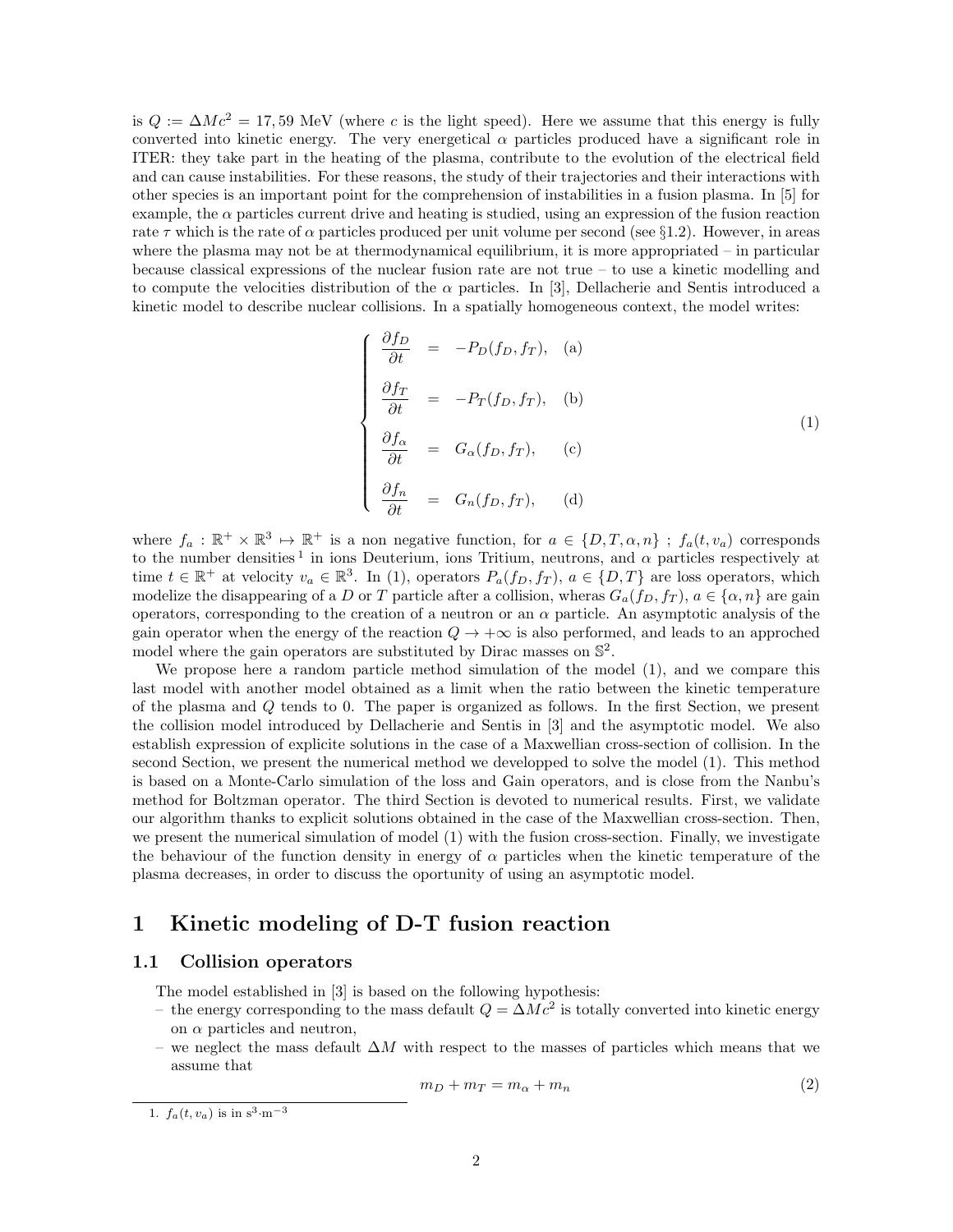where  $m_D, m_T, m_\alpha$  and  $m_n$  are the masses of ions Deuterium, Tritium,  $\alpha$  and of a neutron respectively,

– the momentum is conserved during a collision.

Consequently, the momentum conservation and the energy balances write

$$
m_D v_D + m_T v_T = m_\alpha v_\alpha + m_n v_n, \qquad (a)
$$
\n(3)

$$
m_D v_D^2 + m_T v_T^2 + 2Q = m_\alpha v_\alpha^2 + m_n v_n^2. \qquad (b)
$$

Let us define the following notations:

$$
\mu_{DT} = \frac{m_D m_T}{m_D + m_T}, \qquad \mu_{\alpha n} = \frac{m_{\alpha} m_n}{m_{\alpha} + m_n}, \qquad \zeta = \sqrt{2Q/\mu_{\alpha n}}.
$$
\n(4)

From (3), we deduce that there exists  $\Omega \in \mathbb{S}^2$  such that the velocities of the created particles  $v_\alpha$  and  $v_n$  write

$$
v_{\alpha} = v_{\alpha}(v_D, v_T, \Omega) = \frac{m_D v_D + m_T v_T}{m_D + m_T} + \Omega \frac{\mu_{\alpha n}}{m_{\alpha}} \sqrt{\zeta^2 + \frac{\mu_{DT}}{\mu_{\alpha n}} |v_D - v_T|^2}, \qquad (a)
$$
  

$$
v_n = v_{\alpha}(v_D, v_T, \Omega) = \frac{m_D v_D + m_T v_T}{m_D + m_T} - \Omega \frac{\mu_{\alpha n}}{m_n} \sqrt{\zeta^2 + \frac{\mu_{DT}}{\mu_{\alpha n}} |v_D - v_T|^2}. \qquad (b)
$$

It is then possible to derive the expression of the loss and gain operators. The loss operator  $P<sub>D</sub>$  writes (we have a similar expression for  $P_T$ ):

$$
P_D(f_D, f_T)(v_D) = f_D(v_D) \int_{\mathbb{R}^3} \int_{\mathbb{S}^2} f_T(v_T) q(|v_D - v_T|, \Omega) dv_T d\Omega,
$$
\n(6)

and the gain operator  $G_{\alpha}$  writes on a weak form <sup>2</sup> (we have a similar expression for  $G_n$ ):

$$
\int_{\mathbb{R}^3} G_{\alpha}(f_D, f_T)(v_{\alpha}) \varphi(v_{\alpha}) dv_D = \int_{\mathbb{R}^3} \int_{\mathbb{R}^3} \int_{\mathbb{S}^2} f_D(v_D) f_T(v_T) \varphi(v_{\alpha}) q(|v_D - v_T|, \Omega) dv_D dv_T d\Omega, \tag{7}
$$

where  $v_{\alpha}$  depends on  $v_D$ ,  $v_T$  and  $\Omega$  through (5). The collision kernel q is here isotrope – that is  $q(|v_D - v_T|, \Omega) = q(|v_D - v_T|)$  – and is defined by

$$
q(|v_D - v_T|) = |v_D - v_T|\sigma(|v_D - v_T|),
$$

where  $\sigma(|v_D - v_T|)$  is called the collision cross-section. We will here consider two types of collision cross-section:

– the nuclear cross-section which has the following form  $3$ 

$$
\sigma_f(|v_D - v_T|) = \frac{p_5 + p_2/[(p_4 - p_3E)^2 + 1]}{E[\exp(p_1/\sqrt{E}) - 1]}
$$
\n(8)

where  $E = \frac{1}{2}m_D|v_D - v_T|^2$  and  $p_i \in \mathbb{R}^+$  are the Duane coefficients [4, 8],

– the Maxwellian cross-section  $4$  given by

$$
\sigma_m(|v_D - v_T|) = \frac{\lambda}{4\pi |v_D - v_T|} \tag{9}
$$

where  $\lambda$  is a constant (in  $m^3 \cdot s^{-1}$ ). Thus, we have  $q(|v_D - v_T|) = \lambda/4\pi$ . We use this cross-section to obtain explicit solutions which enables us to validate the numerical method.

**Remark 1.** It should be possible to prove the existence and uniqueneess of non-negative solutions of (1) with initial conditions with appropriated assumptions on q and on the initial condition in the same spirit as in [2]. However, we do not study this problem here and we assume that the moments of order 0, 1 and 2 in velocity of the density functions  $f_a$   $(a \in \{D, T, \alpha, n\})$  are well defined.

<sup>2.</sup> It is also possible to obtain an expression of  $G_{\alpha}$  on a strong form [3] but we do not need it here.

<sup>3.</sup> Other expressions of fusion cross-section could be found, such the one of [11].

<sup>4.</sup> The Maxwellian cross-section, which corresponds to the cross-section of the model of "Maxwellian molecules" for Boltzman operator, should be considered as a theoretical model. However, it is widely used in kinetic theory (see [14]) to perform many explicit calculations.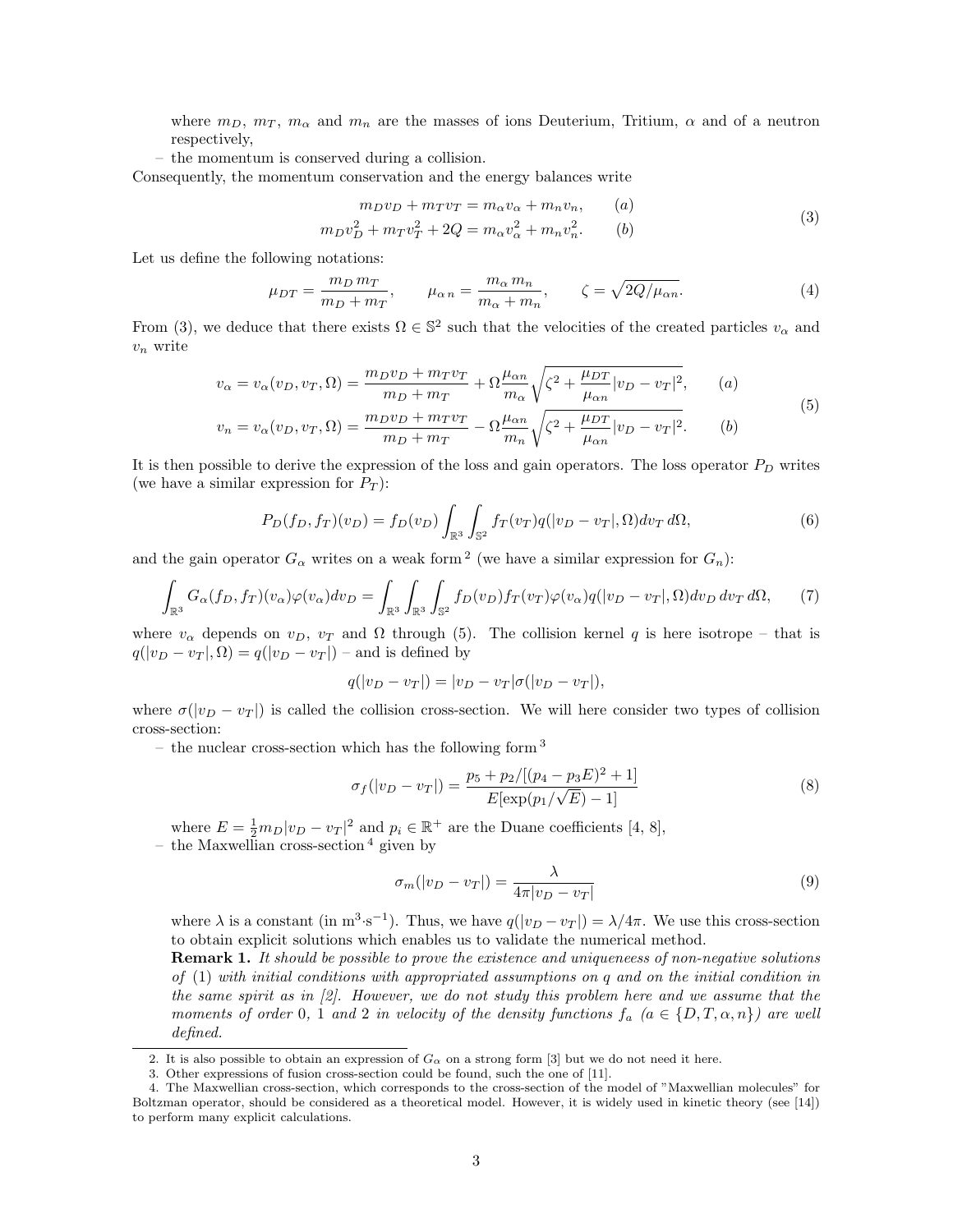

Figure 1: Cross-section  $\sigma_f$  (in Barns, 1 Barn=10<sup>-28</sup> m<sup>2</sup>) according to E (in keV) in log-log scale.

### 1.2 Definition of some physical quantities

We define here some physical quantities used in the following. For each species  $a \in \{D, T, \alpha, n\}$ , we define the number density  $\rho_a$  (without unit), the macroscopic velocity  $u_a$  (in m·s<sup>-1</sup>) and the kinetic temperature  $\theta_a$  (here in Joules<sup>5</sup>) with

$$
\begin{cases}\n\rho_a(t) = \langle f_a(t, \cdot) \rangle, \\
u_a(t) = \frac{1}{\rho_a} \langle f_a(t, \cdot) v \rangle & \text{if } \rho_a(t) > 0, \\
\theta_a(t) = \frac{m_a}{3\rho_a} \langle f_a(t, \cdot) (v - u_a)^2 \rangle & \text{if } \rho_a(t) > 0,\n\end{cases}
$$
\n(10)

where  $\langle g \rangle$  represents the average in velocity of a function  $g \in L_v^1$ , that is  $\int_{\mathbb{R}^3} g(v)dv$ . We also define the fusion reaction rate which corresponds to the number of particles  $\alpha$  (or of neutrons) created per unit of volum and of time:

$$
\tau(t) = \tau(f_D, f_T)(t) := \int_{\mathbb{R}^3} \int_{\mathbb{R}^3} \int_{\mathbb{S}^2} f_D(t, v_D) f_T(t, v_T) q(|v_D - v_T|, \Omega) d\Omega dv_T dv_D,
$$
\n(11)

the total momentum  $W$ :

$$
W(t) = m_D \rho_D u_D + m_T \rho_T u_T + m_\alpha \rho_\alpha u_\alpha + m_n \rho_n u_n, \tag{12}
$$

and the total kinetic energy  $E_{\text{tot}}$ :

$$
2E_{\text{tot}}(t) = m_D \langle f_D(t, v_D) v_D^2 \rangle + m_T \langle f_T(t, v_T) v_T^2 \rangle + m_\alpha \langle f_\alpha(t, v_\alpha) v_\alpha^2 \rangle + m_n \langle f_n(t, v_n) v_n^2 \rangle. \tag{13}
$$

Let us underline that  $\tau$  corresponds to  $\langle P_a(f_D, f_T) \rangle$   $(a \in \{D, T\})$  and to  $\langle G_a(f_D, f_T) \rangle$   $(a \in \{\alpha, n\})$ . Moreover if  $f_a, a \in \{D, T, \alpha, n\}$  are solutions of (1) then, thanks to relation (3), we have:

$$
\begin{cases}\n\tau = -\frac{d}{dt}\rho_D = -\frac{d}{dt}\rho_T = \frac{d}{dt}\rho_\alpha = \frac{d}{dt}\rho_n, & \text{(a)}\\
\frac{dW}{dt} = 0, & \text{(b)}\\
\frac{dE_{\text{tot}}}{dt} = Q\tau(t). & \text{(c)}\n\end{cases}
$$

<sup>5.</sup> We can also define in Kelvin the temperature  $T_a$  of the particles of type a by using the relation  $\theta_a = k_B T_a$  where  $k_B = 1.3806 \cdot 10^{-23}$  J·K<sup>-1</sup> is the Boltzmann constant.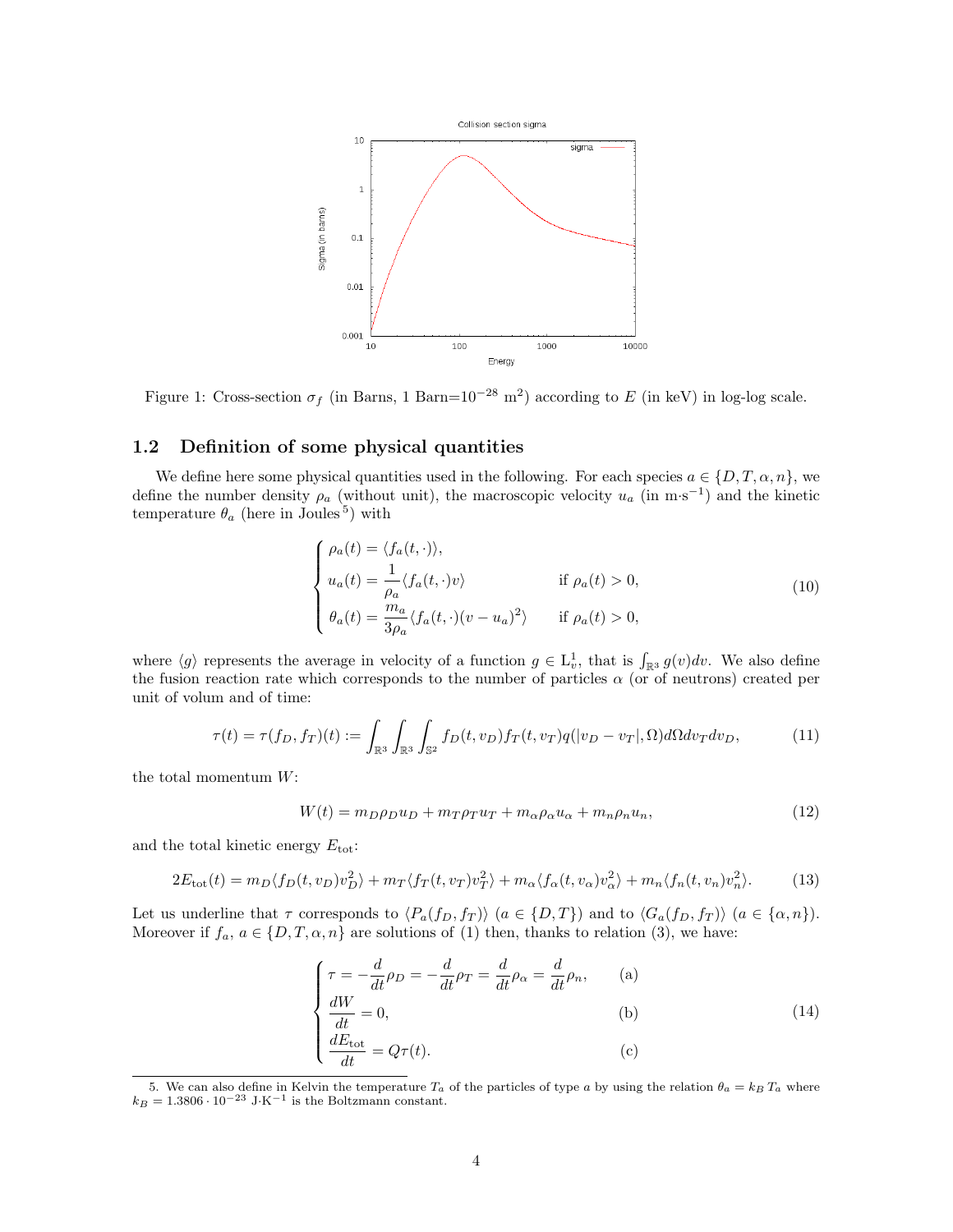#### 1.3 An asymptotic model

Let us introduce the thermal velocities  $V_a^{th} := \sqrt{2\theta_a/m_a}$   $(a \in \{D, T\})$ ,  $V_p^{th} = \max(V_D^{th}, V_T^{th})$  and

$$
\varepsilon = \frac{V_p^{th}}{\zeta}.\tag{15}
$$

For  $\theta_D = \theta_T = 10 \text{ keV}^6$  (which corresponds to a temperature in K of  $T_D = \theta_D/k_B = 1.16 \cdot 10^8 \text{ K}$ , which is the classical order of magnitude of the temperature in a Tokamak plasma), we have  $\varepsilon = 0.015$ . In this situation, we see in (5) that, formally, we have

$$
|v_{\alpha}| \approx \overline{V_{\alpha}} := \frac{\mu_{\alpha n}}{m_{\alpha}} \zeta
$$
 and  $|v_n| \approx \overline{V_n} := \frac{\mu_{\alpha n}}{m_n} \zeta$ .

Then, the velocities of created particles  $\alpha$  and n are very close to the standard creation velocities  $\overline{V_{\alpha}}$ and  $\overline{V_n}$ , which correspond to the well-know values of energy

$$
\begin{cases}\n\overline{E_{\alpha}} = \frac{1}{2} m_{\alpha} \overline{V_{\alpha}}^2 = 3.52 \quad \text{MeV}, \\
\overline{E_n} = \frac{1}{2} m_n \overline{V_n}^2 = 14.08 \quad \text{MeV}.\n\end{cases}
$$
\n(16)

More precisely, one can prove that if  $q \in L^{\infty}(\mathbb{R})$ ,  $f_D$  and  $f_T$  are in  $L^1(\mathbb{R}^3; (1+|v|^2)dv)$ , the term  $G_a(f_D, f_T)$  $\frac{G_a(J_D, f_T)}{\langle G_a(f_D, f_T) \rangle}$  ( $a \in \{\alpha, n\}$ ) converges weakly in the sens of measures to the Dirac mass on  $\mathbb{S}^2 \frac{1}{4\pi} \delta_a$ defined by

$$
\int_{\mathbb{R}^3} \varphi(v) \delta_a(v) dv = \int_{\mathbb{S}^2} \varphi(\overline{V_a} \Omega) d\Omega, \qquad \forall \varphi \in \mathcal{C}(\mathbb{R}^3).
$$
\n(17)

When  $\varepsilon \ll 1$  in (1), we can therefore consider an approached model by replacing the gain operator  $G_a$ by its weak limit, which gives

$$
\begin{cases}\n\frac{\partial f_D}{\partial t} = -P_D(f_D, f_T), & \text{(a)} \\
\frac{\partial f_T}{\partial t} = -P_T(f_D, f_T), & \text{(b)} \\
\frac{\partial f_\alpha}{\partial t} = \frac{1}{4\pi} \tau(f_D, f_T) \delta_\alpha, & \text{(c)} \\
\frac{\partial f_n}{\partial t} = \frac{1}{4\pi} \tau(f_D, f_T) \delta_n, & \text{(d)}\n\end{cases}
$$
\n(18)

where  $\tau(f_D, f_T)$  is defined by (11).

Remark 2. On the contrary of model (1), density functions solutions of model (18) does not verify equations  $(14)(b,c)$ .

#### 1.4 Explicit solutions in the case of a Maxwellian cross-section

**Proposition 1.** We consider the system  $(1)$  with the following initial conditions

$$
f_D(0, v) = f_D^{ini}(v) \ge 0, \qquad f_T(0, v) = f_T^{ini}(v) \ge 0, \qquad f_\alpha(0, v) = 0, \qquad f_n(0, v) = 0,\tag{19}
$$

where the cross-section  $\sigma$  in the operators  $P_D$ ,  $P_T$ ,  $G_{\alpha}$  and  $G_n$  is given by the Maxwellian cross-section  $\sigma_m$  (9). When  $0 < \rho_D(0) = \rho_T(0) =: \rho^{ini}$  (where  $\rho_D$  and  $\rho_T$  are defined by (10)),  $f_D$  and  $f_T$  are given by

$$
\begin{cases}\nf_D(t, v_D) = \frac{f_D^{ini}(v_D)}{\lambda \rho^{ini} t + 1}, \\
f_T(t, v_T) = \frac{f_T^{ini}(v_T)}{\lambda \rho^{ini} t + 1}\n\end{cases}
$$
\n(20)

<sup>6. 1</sup> keV= $1.602 \cdot 10^{-16}$  J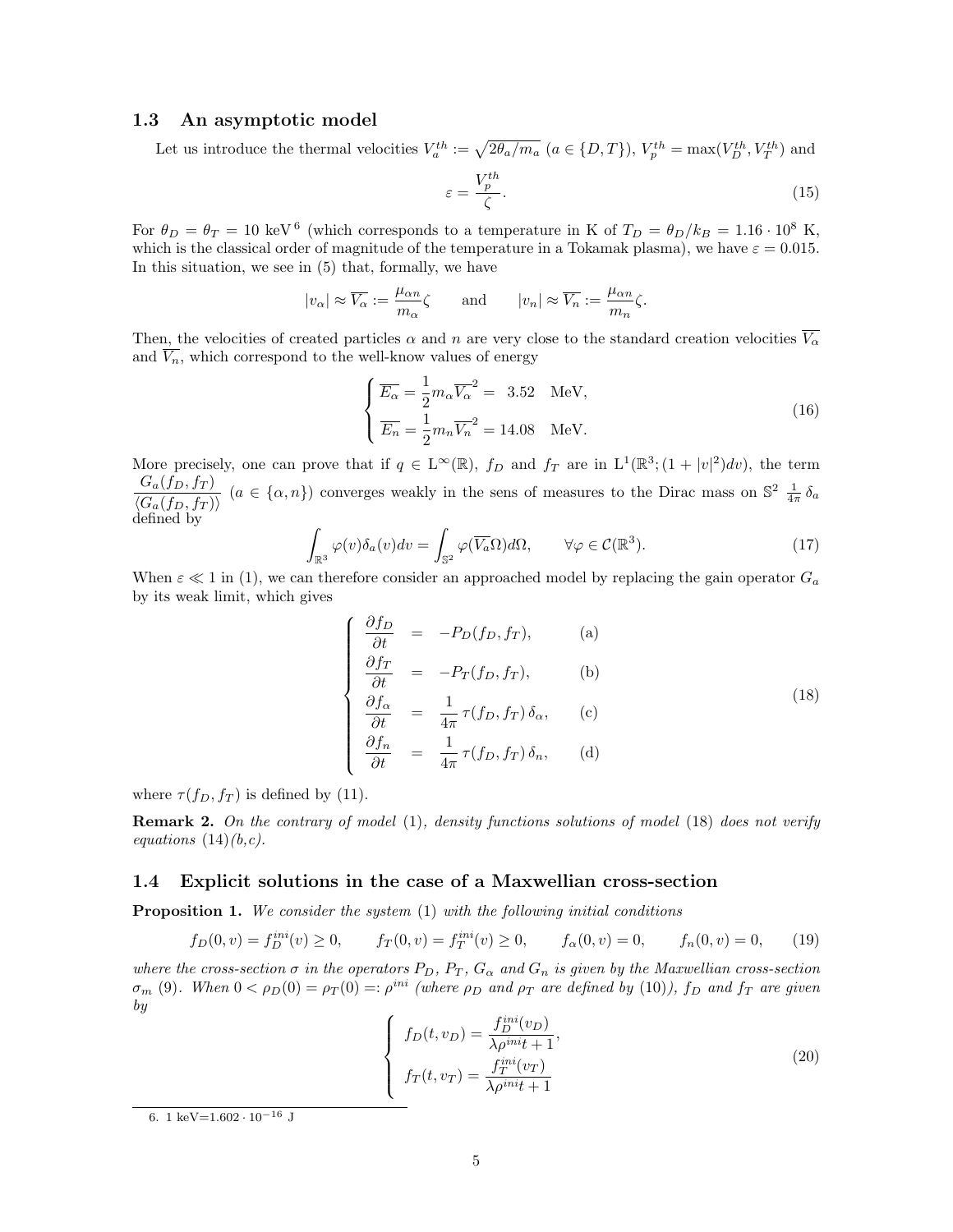and  $f_{\alpha}$  and  $f_n$  are given by the weak forms

$$
\langle f_{\alpha}(t,\cdot)\varphi\rangle = \frac{\lambda(\rho^{ini})^2 t}{\lambda \rho^{ini} t + 1} R_{\alpha}(f_D^{ini}, f_T^{ini})(\varphi),
$$
  

$$
\langle f_n(t,\cdot)\varphi\rangle = \frac{\lambda(\rho^{ini})^2 t}{\lambda \rho^{ini} t + 1} R_n(f_D^{ini}, f_T^{ini})(\varphi),
$$
 (21)

for all  $\varphi$  such that  $\langle f_a\varphi \rangle$   $(a \in {\alpha, n}$ ) is well defined,  $R_a$   $(a \in {\alpha, n})$ ) being given by

$$
R_a(f_D^{ini}, f_T^{ini})(\varphi) = \frac{1}{4\pi(\rho^{ini})^2} \int_{\mathbb{R}^3} \int_{\mathbb{R}^3} \int_{\mathbb{S}^2} f_D^{ini}(v_D) f_T^{ini}(v_T) \varphi(v_a) dv_D \, dv_T d\Omega, \quad a \in \{\alpha, n\},\tag{22}
$$

where  $v_a = v_a(v_D, v_T, \Omega)$  is given by (5).

We deduce from Proposition 1 that the fusion reaction rate  $\tau$  is given by

$$
\tau(t) = \frac{\lambda(\rho^{\text{ini}})^2}{(\lambda \rho^{\text{ini}} t + 1)^2},\tag{23}
$$

that the number densities are given by

$$
\rho_D(t) = \rho_T(t) = \frac{\rho^{\text{ini}}}{\lambda \rho^{\text{ini}} t + 1}, \qquad \rho_\alpha(t) = \rho_n(t) = \frac{\lambda (\rho^{\text{ini}})^2 t}{\lambda \rho^{\text{ini}} t + 1} \quad \text{for } t \ge 0,
$$
\n(24)

that the macroscopic velocities are given by

$$
u_D(t) = u_D(0), \qquad u_T(t) = u_T(0), \qquad u_a(t) = R_a(f_D^{\text{ini}}, f_T^{\text{ini}})(1 \to v) \text{ for } t > 0, a \in \{\alpha, n\}, \tag{25}
$$

and that the kinetic temperatures are given by

$$
\theta_D(t) = \theta_D(0), \qquad \theta_T(t) = \theta_T(0), \qquad \theta_a(t) = \frac{m_a}{3} R_a(f_D^{\text{ini}}, f_T^{\text{ini}})(1 \mapsto (v - u_a)^2) \text{ for } t > 0, a \in \{\alpha, n\}.
$$
\n
$$
(26)
$$

Let us remark that the time  $(\lambda \rho^{\text{ini}})^{-1}$  defines an order of magnitude of the scale of time of the fusion reaction. Moreover, we have  $\lim_{t\to+\infty} \rho_D(t) = \lim_{t\to+\infty} \rho_D(t) = 0$  and  $\lim_{t\to+\infty} \rho_\alpha(t) = \lim_{t\to+\infty} \rho_n(t) = \rho^{\text{ini}}$ .

We can also obtain explicit solution in the case of model (18).

**Proposition 2.** We consider system (18) with initial conditions (19) where the cross-section  $\sigma$  in the operators  $P_D$ ,  $P_T$  is given by the Maxwellian cross-section  $\sigma_m$  (9). Then,  $f_{\alpha}$  and  $f_n$  are given by

$$
f_a(t, v_a) = \frac{\lambda(\rho^{ini})^2 t}{\lambda \rho^{ini} t + 1} \cdot \frac{\delta_a(v_a)}{4\pi}, \qquad a \in \{\alpha, n\},\tag{27}
$$

and the macroscopic quantities are given by:

$$
\rho_{\alpha}(t) = \rho_n(t) = \frac{\lambda(\rho^{ini})^2 t}{\lambda \rho^{ini} t + 1} \quad \text{for } t \ge 0,
$$
\n(28)

$$
u_{\alpha}(t) = u_n(t) = 0, \quad \theta_{\alpha}(t) = \frac{m_{\alpha}}{3} \overline{V_{\alpha}}^2, \quad \theta_n(t) = \frac{m_n}{3} \overline{V_n}^2 \quad \text{for } t > 0. \tag{29}
$$

# 2 Numerical method

The numerical resolution of systems (1) and (18) is based on a particle method coupled to a Monte-Carlo simulation of fusion operators, like in Nanbu's method [9, 12, 13]. The initial densities  $f_D^{ini}$  and  $f_T^{ini}$  are approached by the linear combination of Dirac masses

$$
f_a^{\text{ini}}(v) \approx f_a^0(v) := \sum_{k=1}^{N_a^0} \omega_{a,k} \,\delta(v - V_{a,k}^0) \quad \text{for } a \in \{D, T\},\tag{30}
$$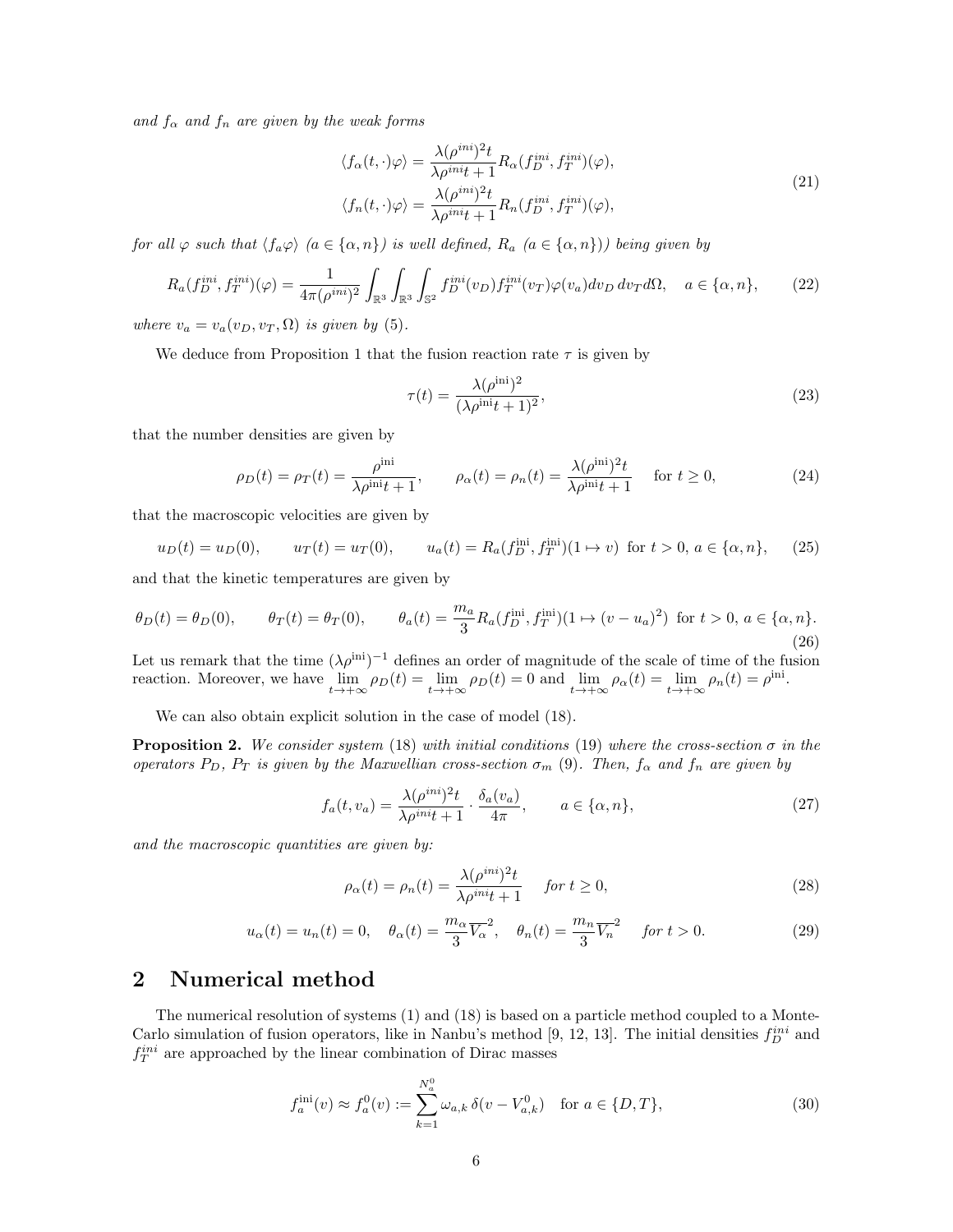which corresponds to represent the distribution of particles of species a by  $N_a^0$  numerical particles having a numerical weight  $\omega_{a,k}$  and a velocity  $V_{a,k}^0$ . In order to use a symetrical method, we choose the same numerical weight  $\omega_{a,k}$  for all numerical particles and for both species D and T. The number  $N_D^0$  being fixed, we then take

$$
\omega = \frac{\rho_D^{\text{ini}}}{N_D^0} \quad \text{and} \quad N_T^0 = \frac{\rho_T^{\text{ini}}}{\omega}.
$$
 (31)

The velocities  $V_{a,k}^0$  of numerical particles are computed thanks to a Monte-Carlo method following the initial density of probability  $f_a^{\text{ini}}/\rho_a^{\text{ini}}$ . The derivative in time is approched by an explicit Euler scheme, and the computation of gain and loss operators is based on a Monte-Carlo simulation. Moreover, the initial densities  $f_{\alpha}^{ini}$  and  $f_{n}^{ini}$  are supposed to be equal to zero. Finally, the densities  $f_{a}^{n}$  ( $a \in$  $\{D, T, \alpha, n\}$  at any time  $t^n$  are given by

$$
f_a^n(v) = \omega \sum_{i=1}^{N_a^n} \delta(v - V_{a,i}^n) \quad \text{for } a \in \{D, T, \alpha, n\}
$$
 (32)

where  $N_a^n$  and  $(V_{a,i}^n)_{\{1 \le i \le N_a^n\}}$  are deduced from the Monte-Carlo simulation. In the sequel, we detail the Monte-Carlo algorithm, firstly, for any cross-section such that  $q \in L^{\infty}(\mathbb{R}^+)$  (the fusion cross-section given by  $(8)$  – see also Figure 1 – satifies  $q \in L^{\infty}(\mathbb{R}^+)$  and, secondly, for a Maxwellian cross-section (9). We only present the algorithm for the densities  $f_D$  and  $f_{\alpha}$ , the principle being the same for  $f_T$ and  $f_n$ .

#### 2.1 Fusion cross-section

# 2.1.1 Other expressions of  $P_D(f_D, f_T)$  and  $G_{\alpha}(f_D, f_T)$

The computation of the terms  $P_a(f_D^n, f_T^n)(v)$  and  $G_a(f_D^n, f_T^n)(v)$  with a fusion cross-section is based on the following propositions (see Annex A for the proofs):

**Proposition 3.** Let  $\varphi$  be a test function (for example  $\varphi \in C_c(\mathbb{R}^3)$ ) and let  $P_D$  be the loss operator given by (6) where the collision kernel q is in  $L^{\infty}(\mathbb{R}^+)$ . Let  $q_{max}$  be an upper bound of q. We set

$$
f_a^n(v) = \omega \sum_{i=1}^{N_a^n} \delta(v - V_{a,i}^n) \quad \text{for } a \in \{D, T\}.
$$

We assume that

$$
\Delta t := t^{n+1} - t^n \le \frac{1}{\lambda_{\max} \omega} \min \left( \frac{1}{N_T^n}, \frac{1}{N_D^n} \right), \quad \text{with } \lambda_{\max} = 4\pi q_{\max}.
$$
 (33)

Then, we have

$$
\Delta t \int_{\mathbb{R}^3} \varphi(v) P_D(f_D^n, f_T^n)(v) dv = \eta^n \frac{\omega}{\sharp P} \sum_P \sum_{k=1}^{N^n} \varphi(V_{D,r_k}^n) \int_0^1 1_{\{0 \le u \le p_{r_k, s_k}^n\}} du \tag{34}
$$

where

$$
\begin{cases}\n\mathcal{N}^n = \lfloor N_D^n N_T^n \omega \Delta t \lambda_{max} \rfloor, \\
\eta^n = \frac{N_D^n N_T^n \omega \Delta t \lambda_{max}}{\mathcal{N}^n}, \\
p_{r_k, s_k}^n = \frac{q(|V_{D, r_k}^n - V_{T, s_k}^n|)}{q_{max}},\n\end{cases} \tag{35}
$$

and P is the set of possible ways to make  $\mathcal{N}^n$  distinct pairs  $(r_k, s_k)_{\{1 \leq k \leq \mathcal{N}^n\}}$  among  $\{1, \ldots, N_D^n\}$   $\times$  ${1, \ldots, N_T^n}.$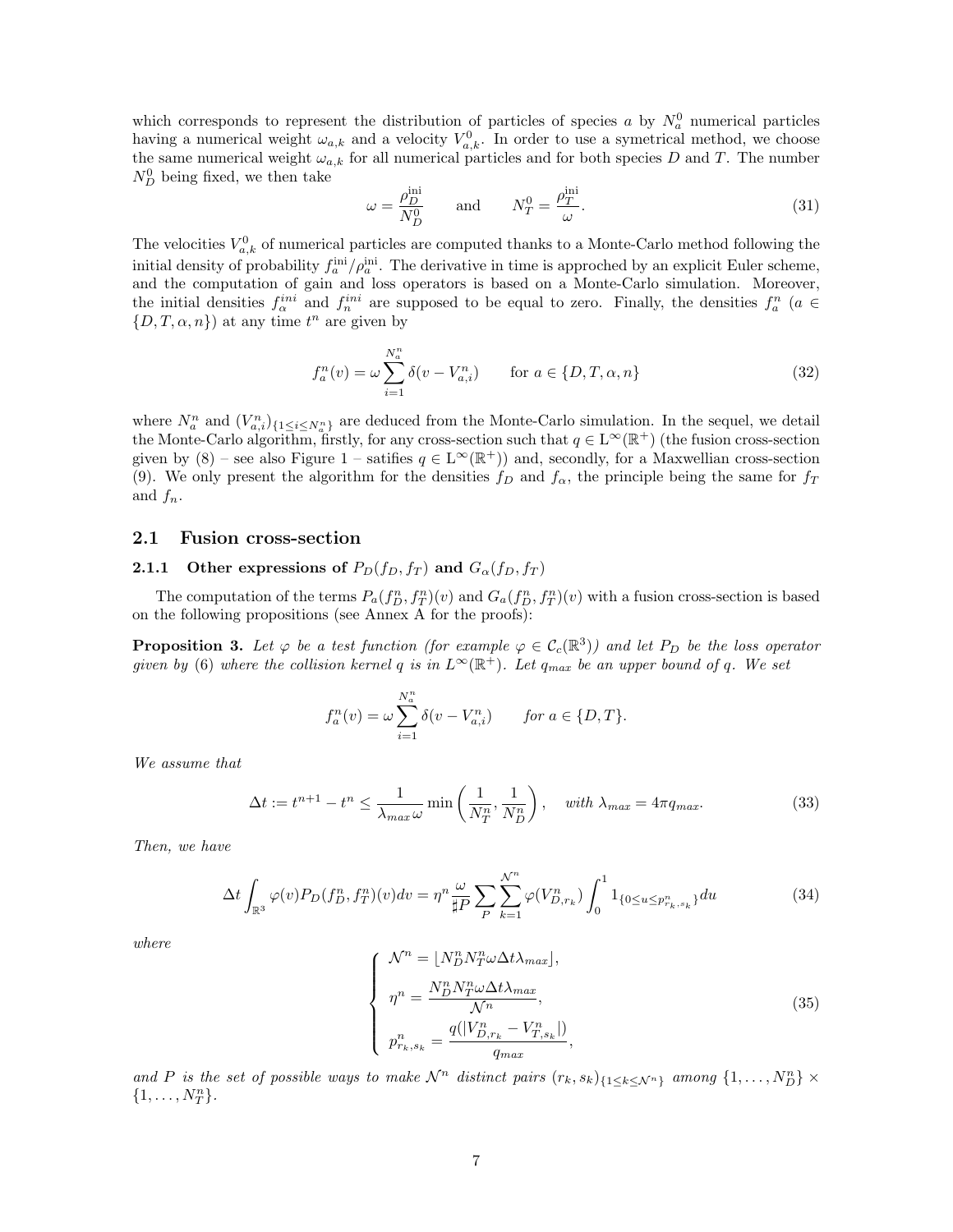**Proposition 4.** Let  $G_{\alpha}$  be the gain operator defined by (7). Under assumptions of Proposition 3, we have

$$
\Delta t \int_{\mathbb{R}^3} \varphi(v) G_{\alpha}(f_D^n, f_T^n)(v) dv = \eta^n \frac{\omega}{\sharp P} \sum_P \sum_{k=1}^{N^n} \int_{\mathbb{S}^2} \int_0^1 \varphi(V_{\alpha, r_k, s_k, \Omega}^n) 1_{\{0 \le u \le p_{r_k, s_k}^n\}} du \frac{d\Omega}{4\pi}
$$
(36)

where  $V_{\alpha,r_k,s_k,\Omega}^n = v_\alpha(V_{D,r_k}^n,V_{T,s_k}^n,\Omega)$  is given by formula  $(5)(a)$ .

Let us note that, typically,  $\mathcal{N}^n$  is of the order of 10<sup>3</sup>. Thus, we can approximate  $\eta^n$  with 1.

#### 2.1.2 Monte-Carlo approximation

The terms that we have obtained are then computed by a Monte-Carlo procedure. More precisely, we approach

$$
\frac{\omega}{\sharp P} \sum_{P} \sum_{k=1}^{N^n} \varphi(V_{D,r_k}^n) \int_0^1 1_{\{0 \le u \le p_{r_k,s_k}^n\}} du \quad \text{by} \quad \omega \sum_{k=1}^{N^n} \varphi(V_{D,\mathbf{r}_k}^n) 1_{\{0 \le u_k \le p_{\mathbf{r}_k,\mathbf{s}_k}^n\}} \tag{37}
$$

and

$$
\frac{\omega}{\sharp P} \sum_{P} \sum_{k=1}^{N^n} \int_{\mathbb{S}^2} \int_0^1 \varphi(V^n_{\alpha, r_k, s_k, \Omega}) 1_{\{0 \le u \le p^n_{r_k, s_k}\}} du \frac{d\Omega}{4\pi} \qquad \text{by} \qquad \omega \sum_{k=1}^{N^n} \varphi(V^n_{\alpha, \mathbf{r}_k, \mathbf{s}_k, \Omega_k}) 1_{\{0 \le u_k \le p^n_{\mathbf{r}_k, \mathbf{s}_k}\}} \tag{38}
$$

where the set of pairs  $(\mathbf{r_k}, \mathbf{s_k})_{\{1 \leq k \leq \mathcal{N}^n\}}$  is chosen randomly among P with an uniform law,  $\mathbf{u_k}$  is randomly computed with an uniform law on [0, 1] and  $\Omega_{k}$  is randomly computed with an uniform law on  $\mathbb{S}^2$ . Let us denote  $\widetilde{P_D}$  and  $\widetilde{G_{\alpha}}$  the approximated operators  $P_D$  and  $G_{\alpha}$  that we obtain by using respectively approximations (37) and (38), which means that (by approximating  $\eta^n$  with 1)

$$
\begin{cases}\n\Delta t \int_{\mathbb{R}^3} \varphi(v) \widetilde{P_D}(f_D^n, f_T^n)(v) dv = \omega \sum_{k=1}^{N^n} \varphi(V_{D, \mathbf{r}_k}^n) 1_{\{0 \le \mathbf{u}_k \le p_{\mathbf{r}_k, \mathbf{s}_k}^n\}}, \qquad (a) \\
\Delta t \int_{\mathbb{R}^3} \varphi(v) \widetilde{G_\alpha}(f_D^n, f_T^n)(v) dv = \omega \sum_{k=1}^{N^n} \varphi(V_{\alpha, \mathbf{r}_k, \mathbf{s}_k, \Omega_k}^n) 1_{\{0 \le \mathbf{u}_k \le p_{\mathbf{r}_k, \mathbf{s}_k}^n\}}.\n\end{cases}
$$
\n(39)

Moreover, we use an explicit Euler scheme for the time discretization of equations (1). Then, if  $f_D^n$  and  $f_\alpha^n$  are the approximation at time  $t^n$  of the exact densities  $f_D(t^n, \cdot)$  and  $f_\alpha(t^n, \cdot)$ , we define  $f_D^{n+1}$  a

$$
\begin{cases}\nf_D^{n+1} = f_D^n - \Delta t \widetilde{P}_D(f_D^n, f_T^n), & \text{(a)} \\
f_\alpha^{n+1} = f_\alpha^n + \Delta t \widetilde{G}_\alpha(f_D^n, f_T^n). & \text{(b)}\n\end{cases}
$$
\n(40)

Thus, by using  $(32)$ ,  $(39)(a)$  and  $(40)(a)$ , we obtain

$$
\int_{\mathbb{R}^3} \varphi(v) f_D^{n+1}(v) dv = \omega \sum_{i=1}^{N_D^n} \varphi(V_{D,i}^n) - \omega \sum_{k=1}^{N^n} \varphi(V_{D,\mathbf{r}_k}^n) 1_{\{0 \le \mathbf{u}_k \le p_{\mathbf{r}_k, \mathbf{s}_k}\}}
$$
\n
$$
= \omega \sum_{i=1}^{N_D^n} \varphi(V_{D,i}^n) - \omega \sum_{k \in A} \varphi(V_{D,\mathbf{r}_k}^n)
$$
\n
$$
= \omega \sum_{k \in \{1, \dots, N_D^n\} \setminus A} \varphi(V_{D,\mathbf{r}_k}^n)
$$

where we set

$$
A = \{k \in \{1, \ldots, \mathcal{N}^n\}/0 \le \mathbf{u_k} \le p_{\mathbf{r_k}, \mathbf{s_k}}^n\} \quad \text{and} \quad N_D^{n+1} = \sharp(\{1, \ldots, N_D^n\} \setminus A). \tag{41}
$$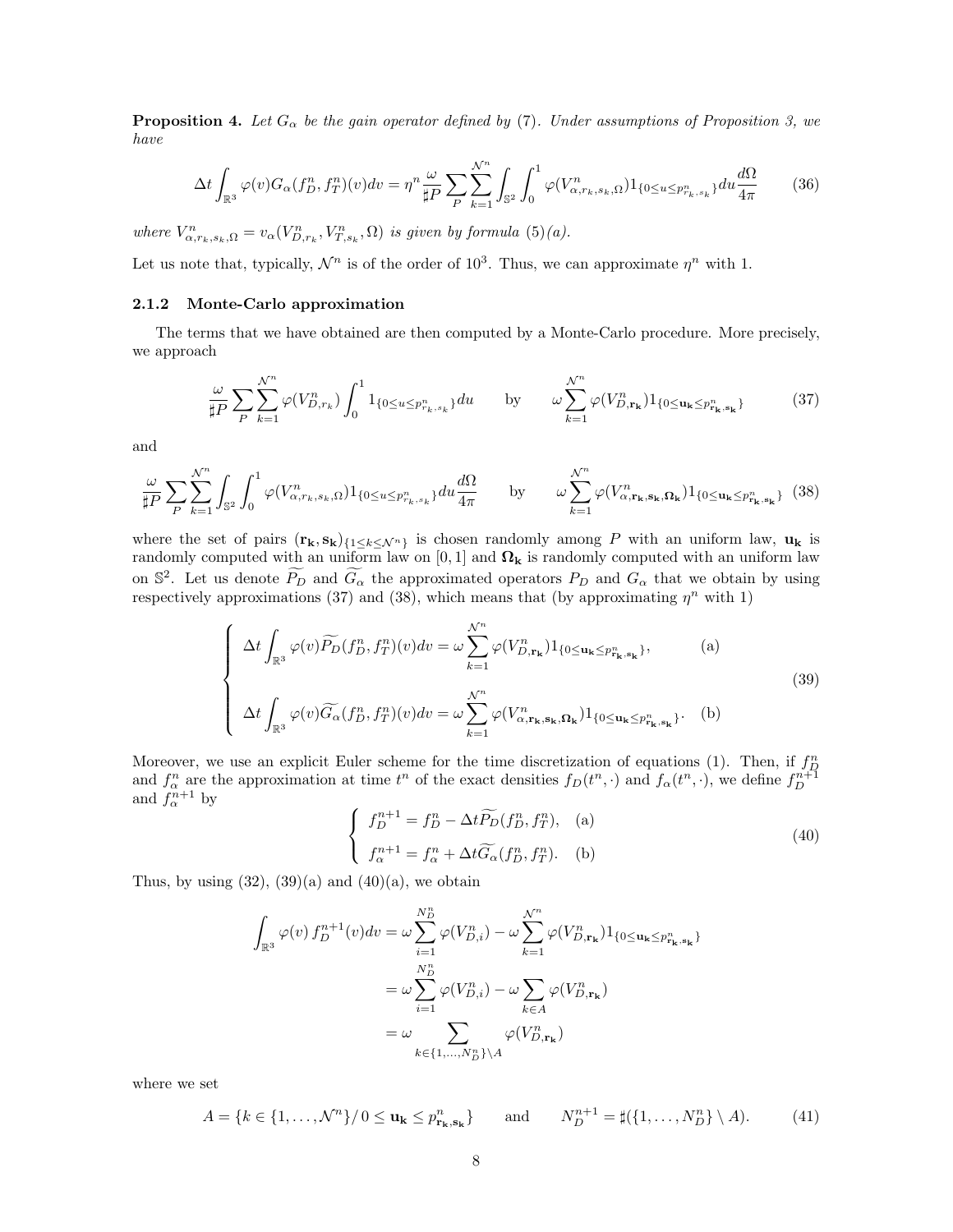Thus, we have 
$$
\int_{\mathbb{R}^3} \varphi(v) f_D^{n+1}(v) dv = \omega \sum_{i=1}^{N_D^{n+1}} \varphi(V_{D,i}^{n+1})
$$
 that is to say  

$$
f_D^{n+1}(v) = \omega \sum_{i=1}^{N_a^{n+1}} \delta(v - V_{a,i}^{n+1})
$$

where  $\{V_{D,1}^{n+1}, \ldots, V_{D,N_D^{n+1}}^{n+1}\}$  is the set of velocities obtained when we remove  $\{V_{D,\mathbf{r}_1}^n, \ldots, V_{D,\mathbf{r}_{N^{\mathbf{n}}}}^n\}$  from  ${V_{D,1}^n, \ldots, V_{D,N_D^n}^n}$ . In the same way, we deduce from (32), (39)(b) and (40)(b) that

$$
\int_{\mathbb{R}^3} \varphi(v) f_{\alpha}^{n+1}(v) dv = \omega \sum_{i=1}^{N_{\alpha}^n} \varphi(V_{\alpha}^n) + \omega \sum_{k=1}^{N^n} \varphi(V_{\alpha, \mathbf{r}_k, \mathbf{s}_k, \Omega_k}^n) 1_{\{0 \le \mathbf{u}_k \le p_{\mathbf{r}_k, \mathbf{s}_k}^n\}}
$$
\n
$$
= \omega \sum_{i=1}^{N_{\alpha}^{n+1}} \varphi(V_{\alpha, i}^{n+1})
$$

that is to say

$$
f_{\alpha}^{n+1}(v) = \omega \sum_{k=1}^{N_{\alpha}^{n+1}} \delta(v - V_{\alpha,k}^{n+1})
$$

where

$$
N_{\alpha}^{n+1} = N_{\alpha}^n + \sharp A
$$

and

$$
\label{eq:1.1} \left\{ \begin{array}{l} V_{\alpha,i}^{n+1}=V_{\alpha,i}^n \quad \text{if} \quad 1\leq i\leq N_\alpha^n, \\[2mm] \left\{ \begin{array}{l} V_{\alpha,i}^{n+1},\,N_\alpha^n < i \leq N_\alpha^{n+1} \end{array} \right\} = \{V_{\alpha,\mathbf{r_k},\mathbf{s_k},\mathbf{\Omega_k}}^n,\, k\in A\}. \end{array} \right.
$$

#### 2.1.3 Algorithm

We therefore deduce the following algorithm:

#### Algorithm 1. Random Particle method for the model (1) with a fusion cross-section.

At time step  $t^n$ , we perform the following operations:

- i) We compute  $\mathcal{N}^n = \lfloor N_D^n N_T^n \omega \Delta t \lambda_{\text{max}} \rfloor$ . The times step  $\Delta t = t^{n+1} t^n$  (which could depend of n) is such that condition (33) is satisfied. Thus,  $\mathcal{N}^n$  is smaller than  $N_D^n$  and  $N_T^n$ . If  $\mathcal{N}^n \ll \min(N_D^n, N_T^n)$ , one can increase  $\Delta t$ .
- ii) We select successively  $\mathcal{N}^n$  distinct numerical particles of D (respectively of T) the  $k^{th}$  particle being randomly chosen with an uniform discret law among the  $N_D^n - k + 1$  (respectively  $N_T^n - k + 1$ ) remaining particles. This corresponds to draw the pairs  $(\mathbf{r}_k, \mathbf{s}_k)_{k \in \{1, ..., \mathcal{N}^n\}}$  with an uniform law among the  $\sharp P$  possible set of  $\mathcal{N}^n$  pairs.
- iii) For each of the  $\mathcal{N}^n$  pairs of velocities  $(V_{D,\mathbf{r}_k}, V_{T,\mathbf{s}_k})$ , we draw  $\mathbf{u}_k$  following an uniform law on [0, 1] and we compute the term

$$
p_{\mathbf{r}_{\mathbf{k}},\mathbf{s}_{\mathbf{k}}} = \frac{q(V_{D,\mathbf{r}_{\mathbf{k}}}-V_{T,\mathbf{s}_{\mathbf{k}}})}{q_{\max}},
$$

where  $q(\xi) = |\xi|\sigma_f(|\xi|)$ ,  $\sigma_f$  being given by (8). If  $p_{\mathbf{r_k},\mathbf{s_k}} > \mathbf{u_k}$ , the two particles of velocities  $V_{D,\mathbf{r_k}}$ and  $V_{T,\mathbf{s}_k}$  interact (in other word, we have  $k \in A$ , where A is defined by (41)).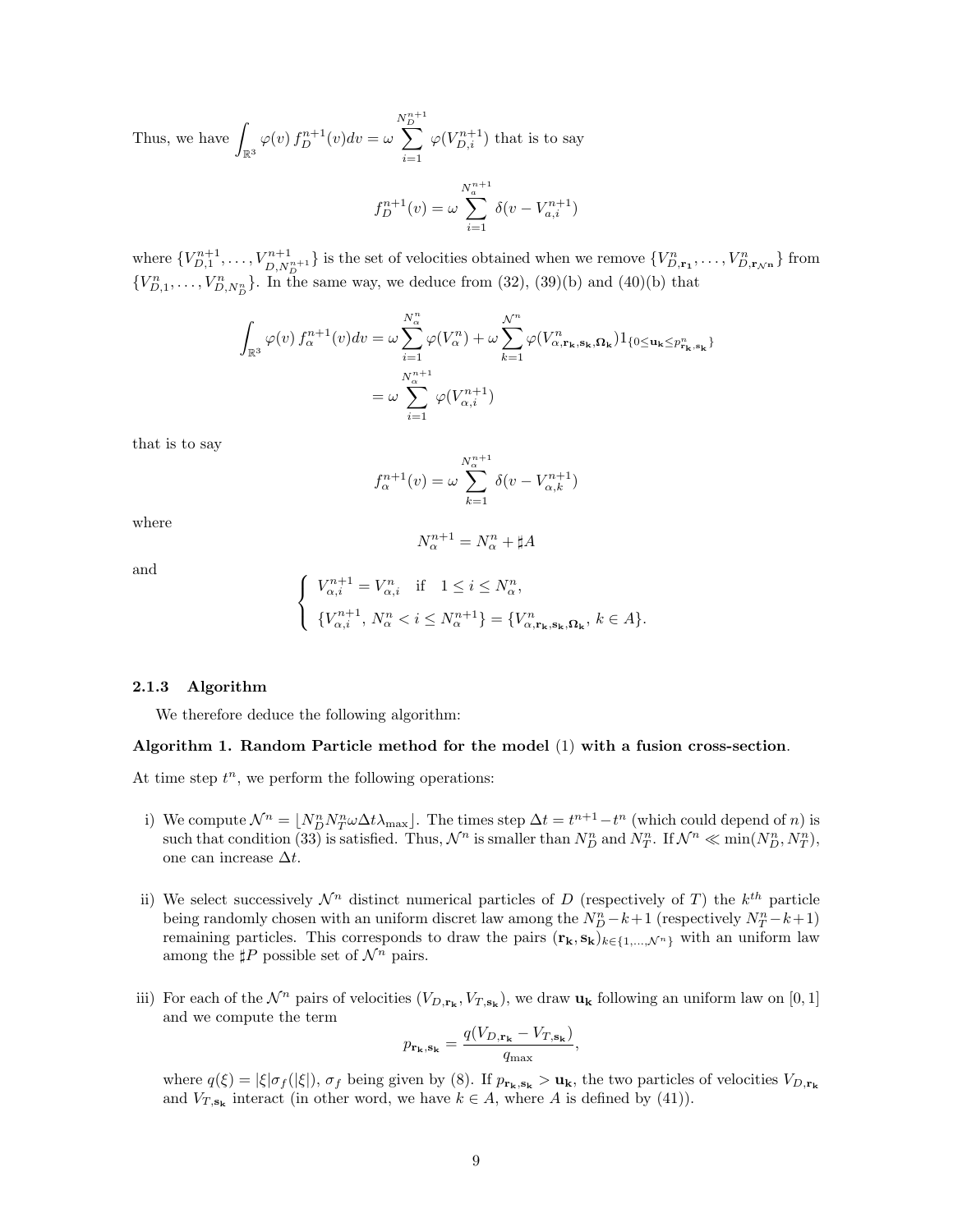- iv) For each pair of interacting particles (that is to say for each  $k \in A$ ), we draw <sup>7</sup>  $\Omega_k$  with an uniform law on  $\mathbb{S}^2$ , and  $V_{\alpha,\mathbf{r}_k,\mathbf{s}_k,\mathbf{\Omega}_k}$  and  $V_{n,\mathbf{r}_k,\mathbf{s}_k,\mathbf{\Omega}_k}$  are computed thanks to formulae (5).
- v) The  $\sharp A$  pairs of interacting numerical particles of D and T are removed, and  $\sharp A$  pairs of particles of  $\alpha$  and n particles are created with the previous velocities  $V_{\alpha,\mathbf{r}_k,\mathbf{s}_k,\mathbf{\Omega}_k}$  and  $V_{n,\mathbf{r}_k,\mathbf{s}_k,\mathbf{\Omega}_k}$ ,  $1 \leq k \leq \mathcal{N}^n$ . The velocities of other particles remain unchanged.

**Remark 3.** Since a numerical fusion reaction represents  $\omega$  real fusion reaction, the total number of fusion reactions during a time step  $\Delta t$  is  $\omega \sum$  $\mathcal{N}^n$  $\sum_{k=1} 1_{\{0 \leq u_k \leq p_{r_k,s_k}\}}$  which corresponds to a Monte-Carlo

approximation of

$$
\frac{\omega}{\sharp P} \sum_{P} \sum_{k=1}^{N^n} \int_0^1 1_{\{0 \le u \le p_{r_k, s_k}\}} du = \frac{\mathcal{N}^n}{N_D^n N_T^n} \sum_{i=1}^{N_D^n} \sum_{i=1}^{N_T^n} \omega \frac{q(V_{D,i}^n, V_{T,j}^n)}{q_{max}}
$$

$$
\simeq \frac{\eta^n \mathcal{N}^n}{N_D^n N_T^n} \sum_{i=1}^{N_D^n} \sum_{i=1}^{N_T^n} \omega \frac{q(V_{D,i}^n, V_{T,j}^n)}{q_{max}} \qquad (since \ \eta^n \simeq 1)
$$

$$
= 4\pi \Delta t \int_{\mathbb{R}^3} \int_{\mathbb{R}^3} f_D^n(v_D) f_T^n(v_T) q([v_D - v_T]) dv_D dv_T
$$

$$
= \Delta t \tau(f_D^n, f_T^n) \simeq \Delta t \tau(t^n),
$$

where  $\tau(t^n)$  is the exact fusion reaction rate given by (11) at time  $t^n$ .

Remark 4. Algorithm 1 preserves exactly the total number of particles and the total momentum W. Moreover, the total energy verifies  $E_{tot}^{n+1} = E_{tot}^n + Q\Delta t \tau(f_D^n, f_T^n)$ . In other words, (14) is satisfied at the discrete level.

#### 2.2 Maxwellian cross-section

The numerical method introduced in §2.1 for any cross-section can be simplified for a Maxwellian cross-section. Indeed, by taking  $q_{\text{max}} = q = \frac{\lambda}{4\pi}$ , we have  $p_{i,j} = 1$  for all couple of velocity  $(V_{D,i}, V_{T,j})$ , and then  $1_{\{0 \leq u_k \leq p_{r_k}, s_k\}} = 1$  for all  $k \in \{1, ..., \mathcal{N}^n\}$ . Consequently, there is no need to draw  $u_k$ . Thus, denoting  $f_D^n$  and  $f_\alpha^n$  the approximation of the exact density  $f_D(t^n, \cdot)$  and  $f_\alpha(t^n, \cdot)$  at time  $t^n$ , we approach the exact densities at time  $t^{n+1}$  by  $f_D^{n+1}$  and  $f_\alpha^{n+1}$  with

$$
f_D^{n+1}(v) = \omega \sum_{k=1}^{N_D^{n+1}} \delta(v - V_{D,k}^{n+1}), \quad f_\alpha^{n+1}(v) = \omega \sum_{k=1}^{N_\alpha^{n+1}} \delta(v - V_{\alpha,k}^{n+1})
$$
(42)

where  $\{V_{D,1}^{n+1}, \ldots, V_{D,N_D^{n+1}}^{n+1}\}$  is the set of velocities obtained when we remove  $\{V_{D,\mathbf{r}_1}^n, \ldots, V_{D,\mathbf{r}_{N^{\mathbf{n}}}}^n\}$  from  ${V_{D,1}^n, \ldots, V_{D,N_D^n}^n}$ ,  $N_{\alpha}^{n+1} = N_{\alpha}^n + \mathcal{N}^n$  and

$$
\begin{cases}\nV_{\alpha,k}^{n+1} &= V_{\alpha,k}^n & \text{for } 1 \leq k \leq N_{\alpha}^n \\
V_{\alpha,N_{\alpha}^n+k}^{n+1} &= V_{\alpha,\mathbf{r}_k,\mathbf{s}_k,\Omega_k}^n & \text{for } 1 \leq k \leq \mathcal{N}^n.\n\end{cases}
$$

This leads to the following simplified algorithm:

Algorithm 2. Random Particle method for the model (1) with Maxwellian cross-section: At time step  $t^n$ , the steps (i) and (ii) are the same as in Algorithm 1. Steps (iii)–(v) are replaced by:

<sup>7.</sup> We can set  $\Omega_{\mathbf{k}} = (a_k \cos(2\pi\epsilon_{\mathbf{k}}), a_k \sin(2\pi\epsilon_{\mathbf{k}}), b_k)$  with  $b_k = 1 - 2\mathbf{u}_{\mathbf{k}}, a_k = \sqrt{1 - b_k^2}$ ,  $\mathbf{u}_{\mathbf{k}}$  and  $\epsilon_{\mathbf{k}}$  being computed following an uniform law on [0, 1].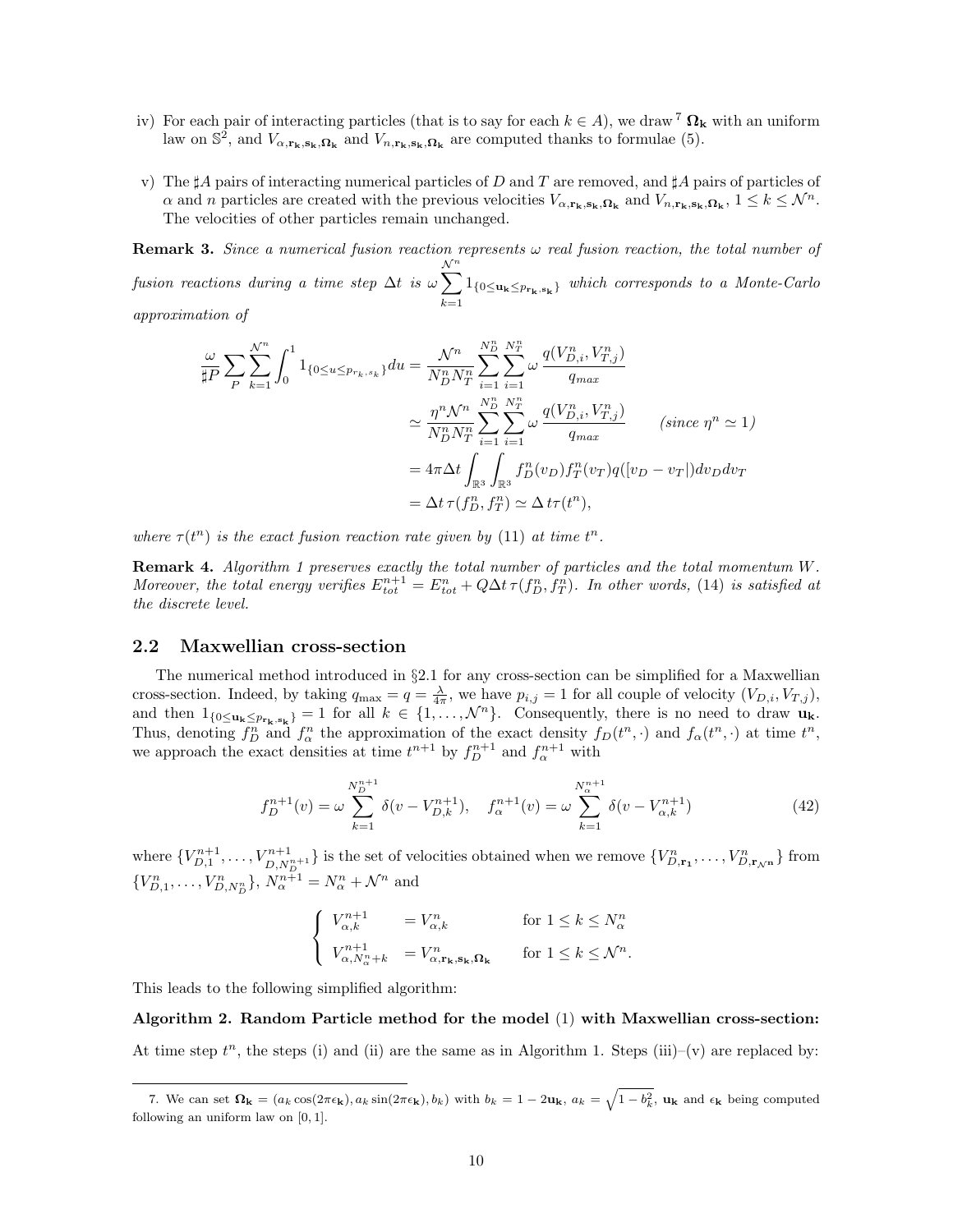- iv) For each of the  $\mathcal{N}^n$  pairs of velocities  $(V_{D,\mathbf{r}_k}, V_{T,\mathbf{s}_k})$  selected, we compute  $\mathbf{\Omega}_k$  with an uniform law on  $\mathbb{S}^2$ , and  $V_{\alpha,\mathbf{r}_k,\mathbf{s}_k,\mathbf{\Omega}_k}$  and  $V_{n,\mathbf{r}_k,\mathbf{s}_k,\mathbf{\Omega}_k}$  are computed thanks to formulae (5).
- v) The  $\mathcal{N}^n$  selected pairs of numerical particles of D and T are removed, and  $\mathcal{N}^n$  pairs of  $\alpha$  and n particles are created with the previous velocities  $V_{\alpha,\mathbf{r}_k,\mathbf{s}_k,\Omega_k}$  and  $V_{n,\mathbf{r}_k,\mathbf{s}_k,\Omega_k}$ ,  $1 \leq k \leq \mathcal{N}^n$ . The velocities of other particles remain the same.

#### 2.3 Asymptotic model

We now consider the system (18) with a collision cross-section  $q \in \mathbb{L}^{\infty}$  in the operators  $P_a(f_D, d_T)$  $(a \in \{D, T\})$ . This system is an approximation of system (1). The numerical resolution of equations  $(18)(a,b)$  does not change since  $(18)(a,b)$  and  $(1)(a,b)$  are identical. For the resolution of  $(18)(c,d)$ , we write thanks to definition (17) of  $\delta_a$  the equation on  $f_a$  ( $a \in \{\alpha, n\}$ ) on the following weak form:

$$
\frac{d}{dt}\langle f_a(t,\cdot)\varphi\rangle = \tau(f_D, f_T)(t) \int_{\mathbb{S}^2} \varphi(\overline{V_a}\Omega) \frac{d\Omega}{4\pi}.
$$
\n(43)

Similar computations to those of Proposition 4 show that under condition (33) on the time step  $\Delta t$ . we can approach by a Monte-Carlo procedure

$$
\Delta t \,\tau(f_D^n,f_T^n)\int_{\mathbb{S}^2}\varphi(\overline{V_a}\Omega)\frac{d\Omega}{4\pi}\qquad\text{by}\qquad \eta^n\omega\sum_{k=1}^{\mathcal{N}^n}\varphi(\overline{V_a}\Omega_{\bf k})\mathbf{1}_{\{0\leq{\bf u_k}\leq p_{{\bf r_k},{\bf s_k}}\}}
$$

where  $\mathbf{u}_k$ ,  $\mathbf{r}_k$ ,  $\mathbf{s}_k$  are the random variables drawn for the numerical simulation of equation (1)(a,b) (steps (ii) and (iii) of Algorithm 1), and where  $(\mathbf{\Omega}_{\mathbf{k}})_{k\in\{1,\ldots,N^n\}}$  are drawn following an uniform law on  $\mathbb{S}^2$ . Thus, by applying as previously an Euler scheme for the time discretization, we obtain (by using the fact that  $\eta^n \simeq 1$ )

$$
\langle f_a^{n+1} \varphi \rangle = \langle f_a^n \varphi \rangle + \omega \sum_{k=1}^{\mathcal{N}^n} \varphi(\overline{V_a} \Omega_k) 1_{\{0 \le u_k \le p_{\mathbf{r}_k, \mathbf{s}_k}\}}.
$$
(44)

Finally, we obtain

$$
f_a^{n+1}(v) = \omega \sum_{k=1}^{N_a^{n+1}} \delta(v - V_{a,k}^{n+1}) \quad \text{for } a \in \{\alpha, n\}
$$

with  $N_a^{n+1} = N_a^n + \sharp A$  and

$$
\begin{cases}\nV_{a,i}^{n+1} = V_{a,i}^n \quad \text{for} \quad 1 \le i \le N_a^n, \\
\{V_{a,i}^{n+1}, N_a^n < i \le N_a^{n+1}\} = \{\overline{V_a} \Omega_k, \, k \in A\},\n\end{cases}
$$

A being defined by (41). This leads to the following simplified algorithm:

#### Algorithm 3. Random Particle method for the model (18) with fusion cross-section.

At time step  $t^n$ , steps (i) and (iii) are the same as in Algorithm 1. Steps (iv)–(v) are replaced by:

- iv) The  $\sharp A$  pairs of interacting numerical particles of D and T are removed. The velocities of other particles of species  $D$  and  $T$  remain the same.
- v) We draw  $\sharp A$  vectors of  $\mathbb{S}^2$   $\Omega_1, \ldots, \Omega_{\sharp A}$  uniformly on  $\mathbb{S}^2$ , and  $\sharp A$  pairs of particles of  $\alpha$  and  $n$  are created with velocities  $\{\overline{V_a} \Omega_k, k \in \hat{A}\}\.$  The velocities of other particles  $\alpha$  and n remain the same.

Remark 5. We can easily adapt Algorithm 3 for a Maxwellian cross-section: the step (iii) is removed, and we replace  $\sharp A$  by  $\mathcal{N}^n$  in steps (iv) and (v).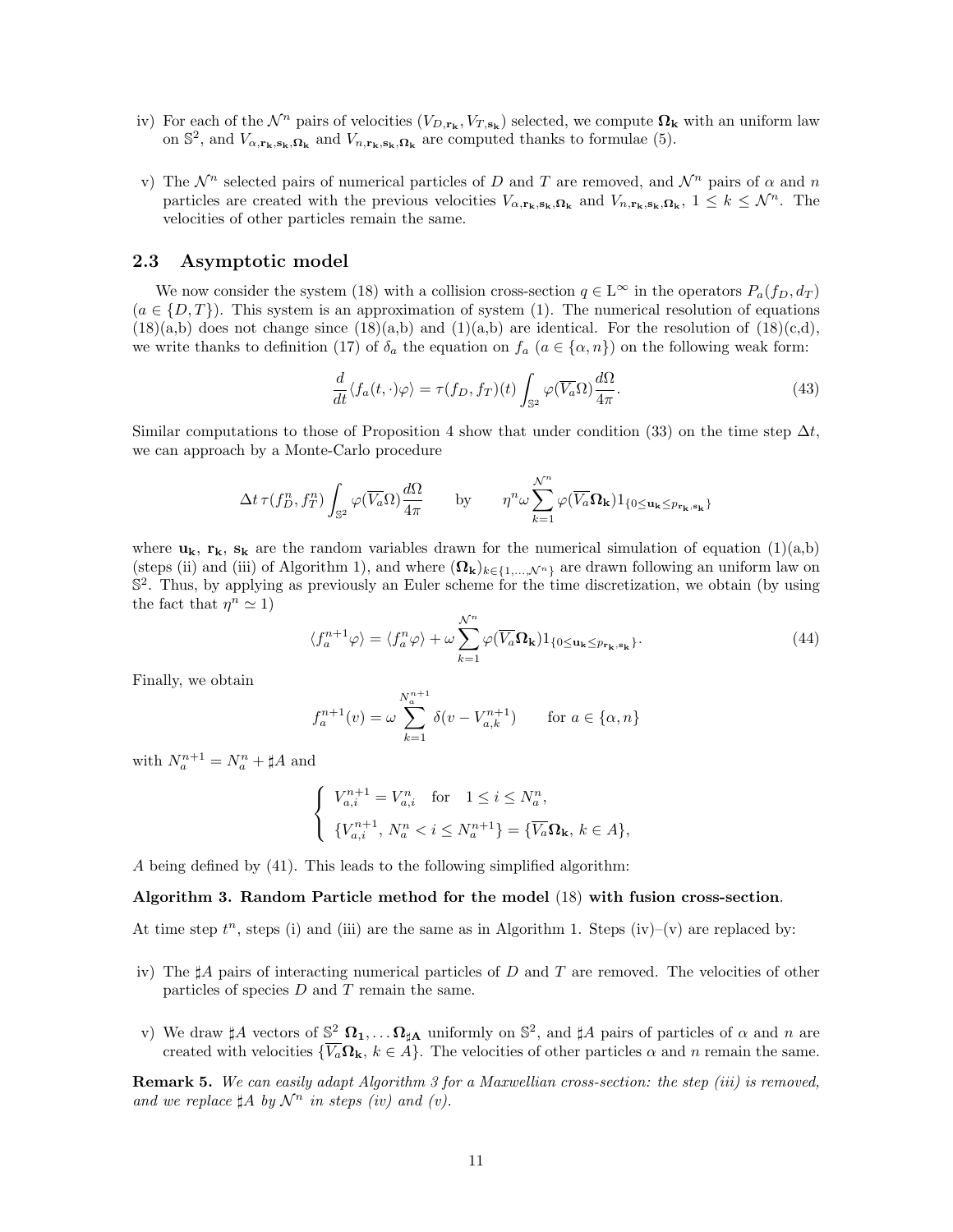**Remark 6.** We see that the model (18) is as costely to compute as model (1), and therefore does not present any numerical interest. However, if we are only interested in the evolution of  $f_{\alpha}$  and fn, we can introduce the following model

$$
\begin{cases}\n\frac{\partial f_{\alpha}}{\partial t} = \frac{1}{4\pi} \tau(t) \, \delta_{\alpha}, \\
\frac{\partial f_{n}}{\partial t} = \frac{1}{4\pi} \tau(t) \, \delta_{n}\n\end{cases}
$$
\n(45)

where  $\tau(t)$  is a given fusion reaction rate. Then, at each time step, we only need to compute the step (v) of Algorithm 3 (with  $\frac{\Delta t \tau(t^n)}{n}$  $\left[\frac{(\alpha)}{\omega}\right]$ ,  $\omega$  being the numerical weight we choose for numerical particles, instead of  $\sharp A$ ). The numerical cost is lower than the one of Algorithm 3.

# 3 Numerical results

We now present results obtained with a code (3 dimensionnal in velocity) developped following methods proposed in Section 2 to solve model (1) with initial condition (19). The initial density functions  $f_D^{\text{ini}}(v)$  and  $f_T^{\text{ini}}(v)$  are Maxwellian distributions of density  $\rho_a^{\text{ini}}$ , velocity  $\mathbf{u}_a^{\text{ini}}$  and temperature  $\theta_a^{\text{ini}}$  that is to say

$$
f_a^{\text{ini}}(v) = \frac{\rho_a^{\text{ini}}}{(2\pi \theta_a^{\text{ini}})^{3/2}} \exp\left(-\frac{|v - u_a^{\text{ini}}|^2}{2\theta_a^{\text{ini}}}\right), \quad a \in \{D, T\}.
$$
 (46)

We use the physical values given in Table 1 and the values of numerical parameters given in Table 3. Moreover, the initial density functions  $f_\alpha^{\text{ini}}(v)$  and  $f_n^{\text{ini}}(v)$  are equal to zero. The initial time step  $\Delta t^0$ is chosen in such a way condition (33) is satisfied for the proposed test-cases.

| $m_D$<br>$m_T$<br>(kg)<br>(kg) |                       | $m_{\alpha}$<br>(kg) | $m_n$<br>(kg)                               | Q<br>(MeV) |  |
|--------------------------------|-----------------------|----------------------|---------------------------------------------|------------|--|
| $3.34 \cdot 10^{-27}$          | $5.01 \cdot 10^{-27}$ |                      | $6.68 \cdot 10^{-27}$ $1.67 \cdot 10^{-27}$ | 17.59      |  |

Table 1: Physical constants.

|                     |  | $\rho_D^{\rm ini} \qquad \rho_T^{\rm ini} \qquad \theta_D^{\rm ini} \qquad \quad \theta_T^{\rm ini} \qquad \quad {\bf u}_D^{\rm ini} \qquad \quad {\bf u}_T^{\rm ini}$<br>(keV) (keV) $(m \cdot s^{-1})$ $(m \cdot s^{-1})$ |  | $N_D^0$ $\Delta t^0$<br>(s) |
|---------------------|--|-----------------------------------------------------------------------------------------------------------------------------------------------------------------------------------------------------------------------------|--|-----------------------------|
| $10^{20}$ $10^{20}$ |  | $15 \qquad 20 \qquad \qquad 0$                                                                                                                                                                                              |  | $10^4$ $10^{-1}$            |

Table 2: Initial values of macroscopic quantities and initial numerical parameters.

## 3.1 Validation with a Maxwellian cross-section

We first validate the numerical method proposed in  $\S 2.2$  for a Maxwellian cross-section (9), with  $\lambda = 10^{-21}$  m<sup>3</sup>⋅s<sup>-1</sup>, thanks to the explicit time evolution of macroscopic quantities obtained in §1.4. We can see on Figure 2 that the evolution of the number densities of all species are very close to the one of the explicit solution (24).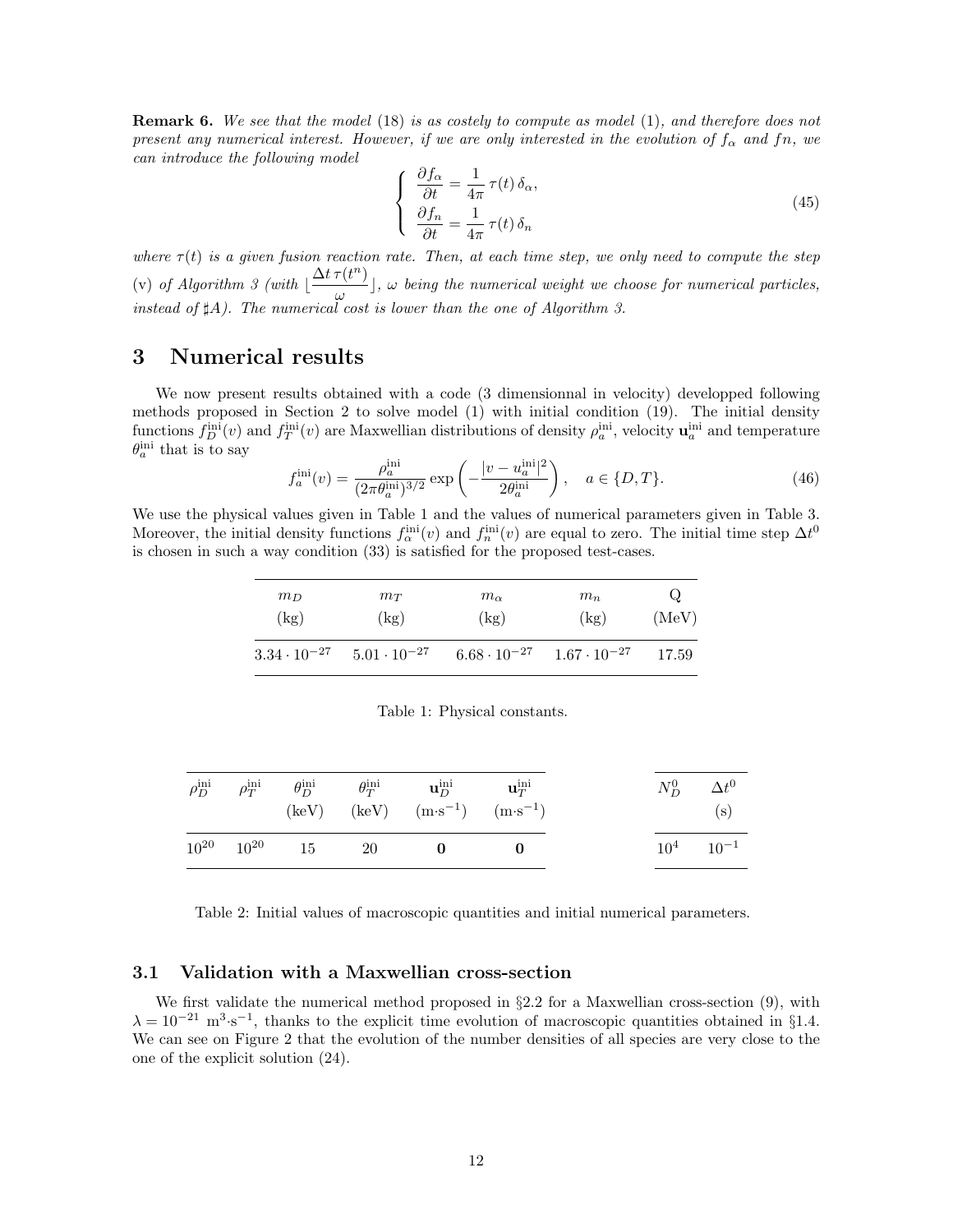

Figure 2: Time evolution of number densities  $\rho_a$ ,  $a \in \{D, T, \alpha, n\}$ : comparison between the numerical solutions obtained by Algorithm 2 and explicit solutions given by expressions (24).

Figure 3 presents the density functions  $f_{D,1}^h$  and  $f_{T,1}^h$  of the first component of the velocity of D and T ions at different times. The density functions are reconstruted from the values of the velocities of numerical particles with a convolution with a B-splines of order 3 like in [15]:

$$
f_{a,1}^{h,n}(t^n, v) = (S_{3,h} * f_{a,1}^n)(v) = \int_{\mathbb{R}^3} S_{3,h}(v-v') f_{a,1}^n(v')dv' = \sum_{i=1}^{N_a^n} \omega S_3(v-V_{i,a}^n),
$$

where

$$
S_{3,h}(x) = \frac{1}{6h} \begin{cases} \left(2 - \frac{x}{h}\right)^3 & \text{if } h \le |x| < 2h, \\ \left(4 - 6\frac{x}{h}\right)^2 + 3\left(\frac{x}{h}\right)^3 & \text{if } 0 \le |x| < h, \\ 0 & \text{otherwise.} \end{cases}
$$

We can observe that if initialy  $f_{a,x}$   $(a \in \{D,T\})$  is a Maxwellian distribution, it seems that it remains a Maxwellian distributions at  $t > 0$  which is in agrement with (20). Moreover, Figure (4) shows that



Figure 3: Reconstructed density functions of the first component of the velocity of Deuterium and Tritium ions at different instants in the case of the Maxwellian cross-section.

the kinetic temperatures of every species are constant as it is predicted by (26).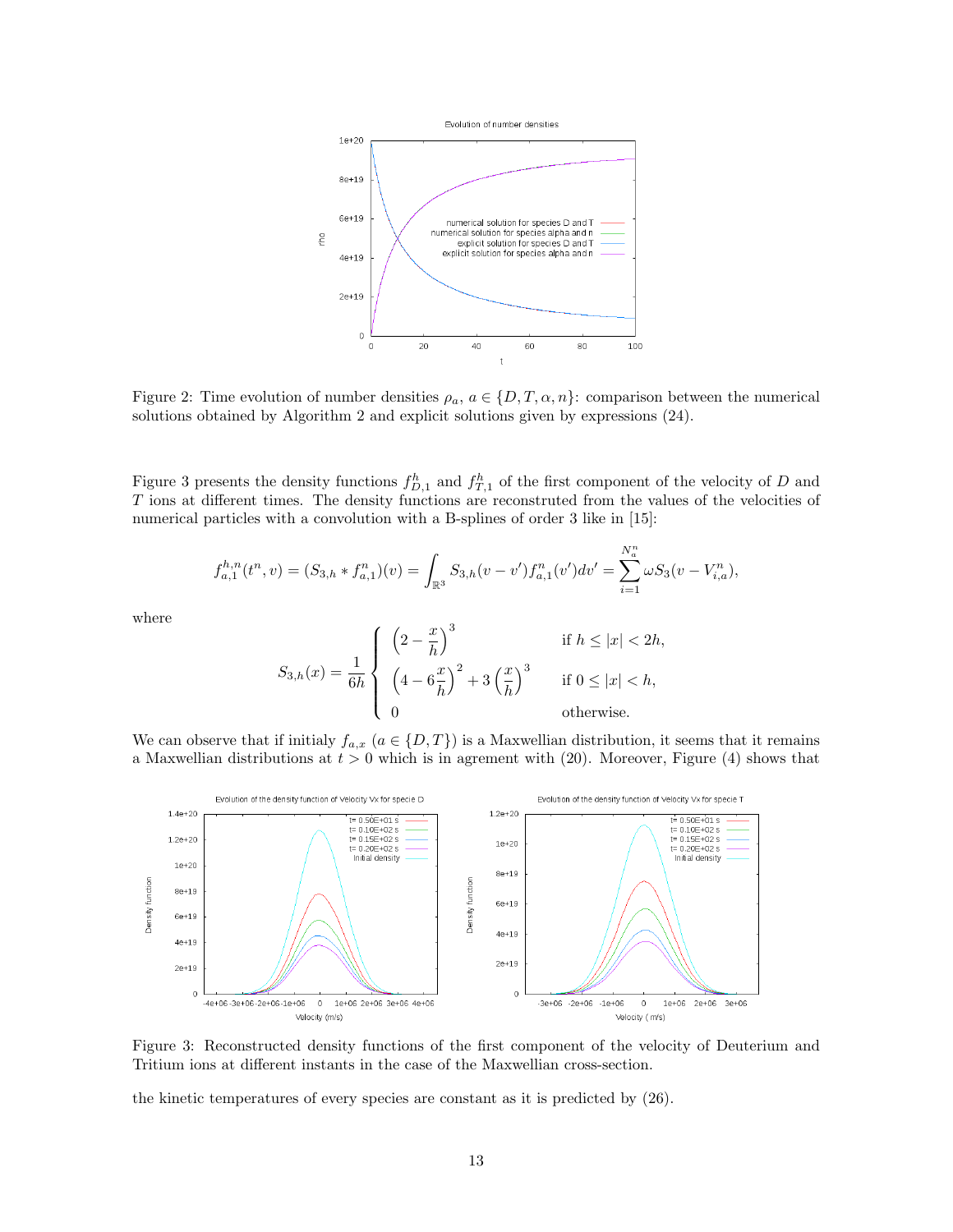

Figure 4: Time evolution of kinetic temperatures in the case of the Maxwellian cross-section.

### 3.2 Simulation with the fusion cross-section

We consider here the model (1) where the cross-section is a fusion cross-section  $\sigma_f$  given by (8) with the values of Duane coefficients given by Table 3. Figure 5 presents the time evolution of the

| $p_1$         | $p_2$   | $p_3$                                                                     | $p_4$ | $p_5$             |  |
|---------------|---------|---------------------------------------------------------------------------|-------|-------------------|--|
| $(keV^{1/2})$ | $(m^2)$ | $(keV^{-1})$                                                              |       | (m <sup>2</sup> ) |  |
| 45.95         |         | $5.02 \cdot 10^{-24}$ $1.368 \cdot 10^{-2}$ $1.076$ $4.09 \cdot 10^{-26}$ |       |                   |  |

|  | Table 3: Values of Duane coefficients in fusion cross-section $\sigma_f$ (8). |  |  |  |  |  |  |
|--|-------------------------------------------------------------------------------|--|--|--|--|--|--|
|--|-------------------------------------------------------------------------------|--|--|--|--|--|--|

number densities of D and T ions on one hand and of  $\alpha$  particles and neutrons on the other hand, and the evolution of the total energy of the plasma  $E_{\text{tot}}$ .



Figure 5: Time evolution of number densities  $\rho_a$ ,  $a \in \{D, T, \alpha, n\}$  and of the total energy in the case of the fusion cross-section.

Figure 6 presents the time evolution of kinetic temperatures (in keV) of the species. We observe that the kinetic temperatures of  $D$  and  $T$  are not constant but are decreasing, contrary to the case of the Maxwellian cross-section (compare with Figures 4). Moreover, if we compute the values of the kinetic energy of  $\alpha$  particles and of neutrons from kinetic temperatures  $T_{\alpha}$  and  $T_n$  of Figure 6, we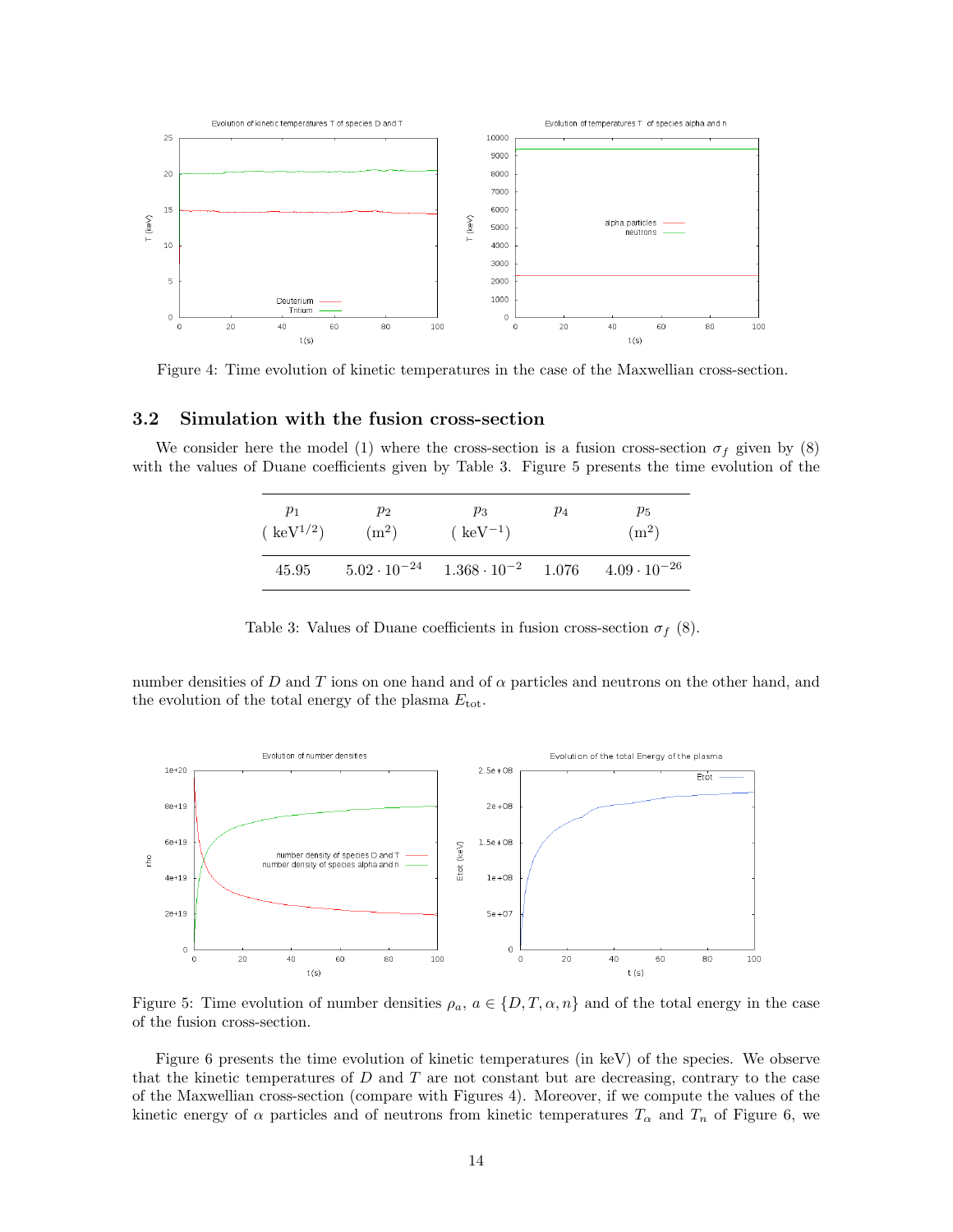

Figure 6: Time evolution of kinetic temperatures in the case of the fusion cross-section.

obtain

$$
\frac{3}{2}T_{\alpha} \simeq 3.5 \text{ MeV} \quad \text{ and } \quad \frac{3}{2}T_n \simeq 14.1 \text{ MeV},
$$

which are very close to standard values (16) of energy of  $\alpha$  particles and neutrons.

Figures 7 and 8 present the reconstructed density functions respectively of the first component of the velocity and of the energy of each species. Figure 7 shows that the density functions in velocity of  $\alpha$  and n are clearly not Maxwellian distributions. Figure 8 shows that the energy density functions of  $\alpha$  and n seem quite close to a Maxwellian distribution and are centered around the standard values (16).

Finally, we compare on Figure 9 the computed fusion reaction rate  $\tau$  with explicit expression (23) which corresponds to a Maxwellian cross-section. Since the parameter  $\lambda$  in (23) is not defined for fusion cross-section (23), we compute it from the value  $\tau_{\text{fusion}}^0$  of  $\tau$  computed at  $t=0$  for the fusion cross-section: thus, we set  $\lambda = \tau_{fusion}^0/(\rho^{\text{ini}})^2$ . This explicit expression gives a quite good approximation of the computed values of  $\tau$  as we see on Figure 9. This expression should be compared to results of computations of the fusion rate obtained in [6] or in [7].

#### 3.3 On the opportunity to use the asymptotic model

We now discuss the opportunity to use the asymptotic model (18) instead of model (1). Figure 10 presents the reconstructed energy density function of  $\alpha$  particles for different values of  $\theta = \min(\theta_D, \theta_T)$ at time  $t = 10^7$  s (at this time, almost every possible fusion reactions have been made and  $f_\alpha(t, v)$ is close to  $\lim_{t\to+\infty} f_{\alpha}(t,v)$ . Initial conditions are again given by (19) with the initial density  $f_D^{\text{ini}}$  and  $f_T^{\text{ini}}$  given by (46) with parameters (3) except for the initial kinetic temperatures  $\theta_D^{\text{ini}}$  and  $\theta_T^{\text{ini}}$ . Indeed, we now take  $\theta_D^{\text{ini}} = \theta_T^{\text{ini}} \in \{5, 10, 15, 20\}$  keV. We see that the sprawl of the distributions in energy of  $\alpha$  particles becomes smaller when  $\theta$  decreases. This confirms at the discrete level that the energy density functions of  $\alpha$  becomes closer to a Dirac mass centered at energy  $\overline{E_{\alpha}}$  (given by (16)) when the parameter  $\varepsilon$  defined by (15) tends to zero. We verify that this numerical result is also valid for the neutrons (by replacing  $\overline{E_{\alpha}}$  with  $\overline{E_n}$ ). Consequently, when the temperature of the plasma (that is to say  $\theta_D^{\text{ini}}$  and  $\theta_T^{\text{ini}}$ ) is not too high, it seems to be valid to approach model (1) by (18). However, as explained in Remark 6, the numerical cost of the resolution of model (18) is the same as the one of the resolution of model (1) because of the calculus of the fusion reaction rate  $\tau(t)$ . Then, an interesting possibility to compute evolution of  $\alpha$  particles and neutrons could be to use (45) with the explicit expression of (23) of  $\tau(t)$  since Figure 9 shows that this expression – with an adequate value of  $\lambda$  – is a good approximation of the fusion reaction rate. Nevertheless, we should make further investigations to compare the evolution of the distributions in velocity of  $\alpha$  particles and neutrons of model (45) with model (1), in particular in the case of non Maxwellian initial Deuterium and Tritium distribution densities.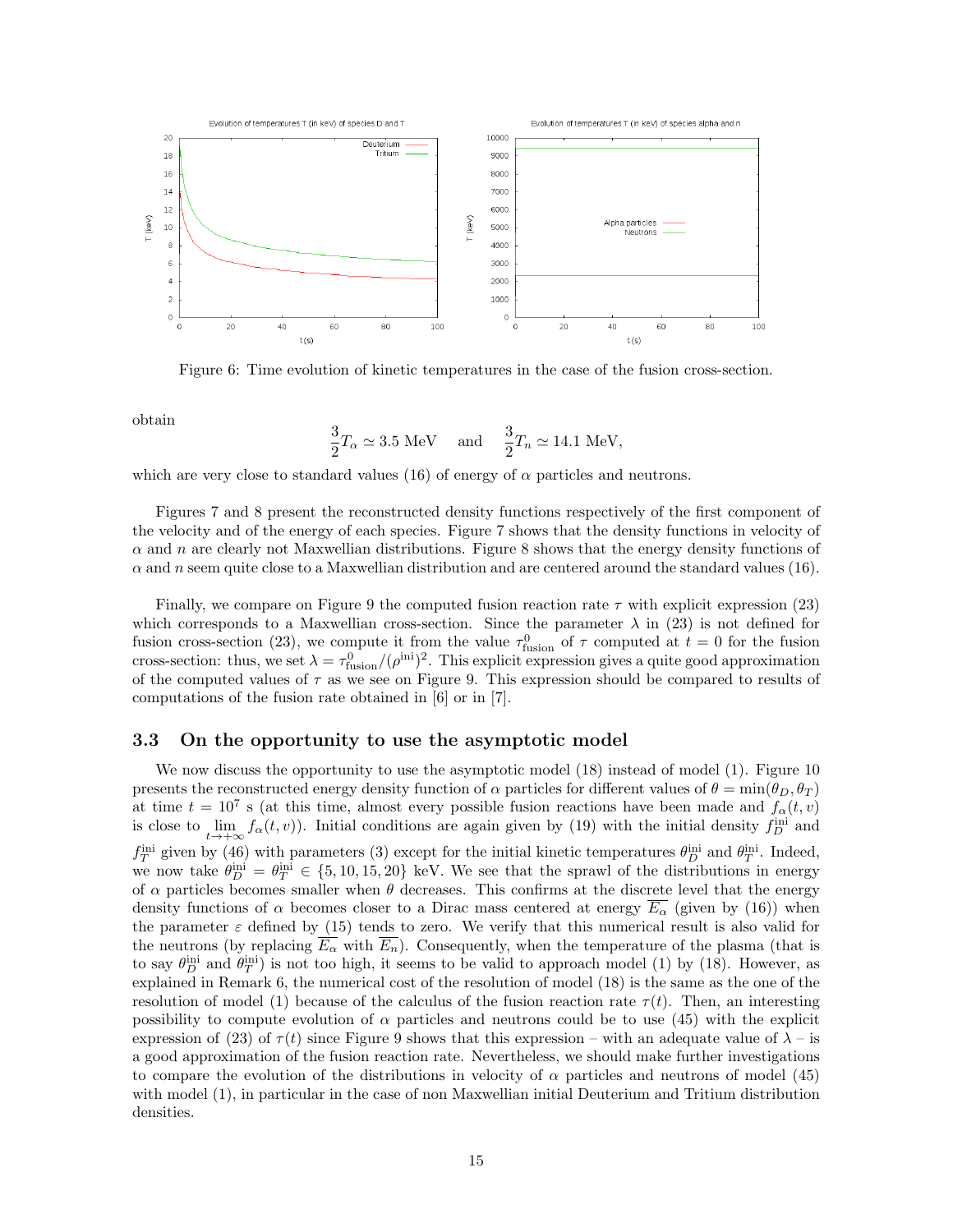

Figure 7: Reconstruted density functions of the first component of the velocity for each species in the case of the fusion cross-section.

# Conclusion

We have proposed and justified a Monte-Carlo algorithm – adapted from a Monte-Carlo algorithm for the Boltzmann equation – to resolve the homogeneous kinetic model  $(1)$  describing the nuclear fusion reaction between a Deuterium ion and a Tritium ion and giving an  $\alpha$  particle and a neutron. We have also developed a spacially homogeneous code (3D in velocity) based on this Monte-Carlo algorithm. We can thus obtain the evolution of the distributions in velocity, distributions in energy, and macroscopic quantities of Deuterium and Tritium ions,  $\alpha$  particles and neutrons starting from initial density functions. The initial distributions used in the presented examples are only Maxwellian distributions but we can also use other initial distributions such as a sum of Maxwellian distributions with different densities, velocities and temperatures.

We validated the proposed Monte-Carlo algorithm thanks to the use of a Maxwellian cross-section instead of the fusion cross-section. Indeed, the use of a Maxwellian cross-section allows to obtain explicit solutions. Moreover, the numerical cost of our computations is very moderate: a few minutes for a computation with physical and numerical parameters of Table 1 and pratically immediate if the number of initial numerical particles  $N_D^0$  is  $10^3$  instead of  $10^4$ . However, it could be interesting to have a model less costly in order to use it in non-homogeneous simulations with thousands of cells. If we are only interested in the evolution of  $\alpha$  particles – because they are the ones who can trigger instabilities in the plasma – and neutrons, a possibility could be to use asymptotic model (45) with an explicit value of the fusion reaction rate  $\tau(t)$ . This method is already used as for example in [5]. Here, we proposed to approach the fusion reaction rate  $\tau(t)$  by using the explicit formula obtained when the cross-section is a Maxwellian cross-section. Nevertheless, further investigations should be made to validate this approach, especially when the plasma is not initially at the thermodynamical equilibrium.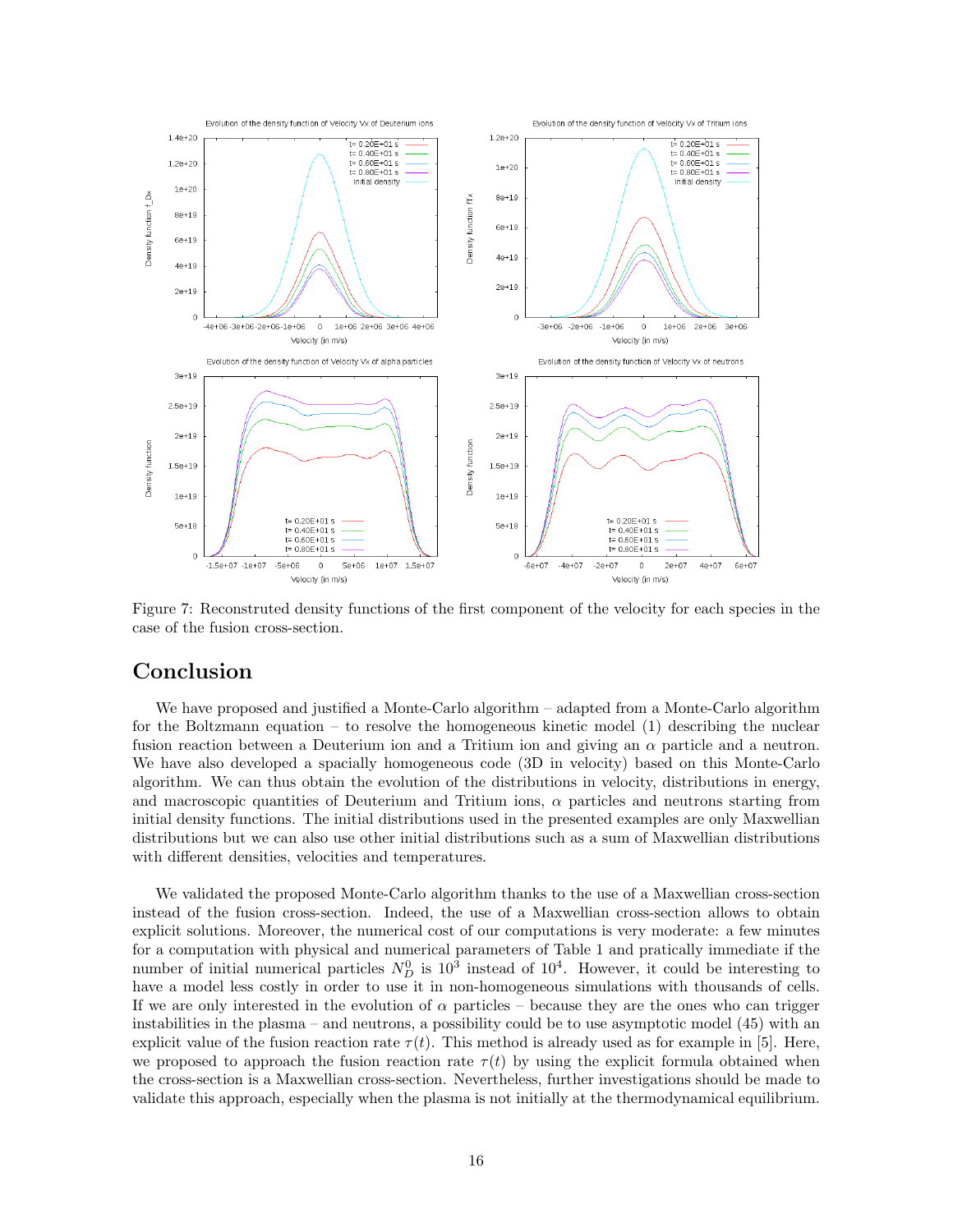

Figure 8: Reconstruted energy density functions in the case of the fusion cross-section.



Figure 9: Comparison between the time evolution of the computed fusion rate  $\tau$  in the case of fusion cross-section and the explicit expression (23) of  $\tau$  in the case of the Maxwellian cross-section.

Finally, we wish to underline that this study is a first step for the study of a more complet model with feedback effect of  $\alpha$  particles on Deuterium-Tritium plasma.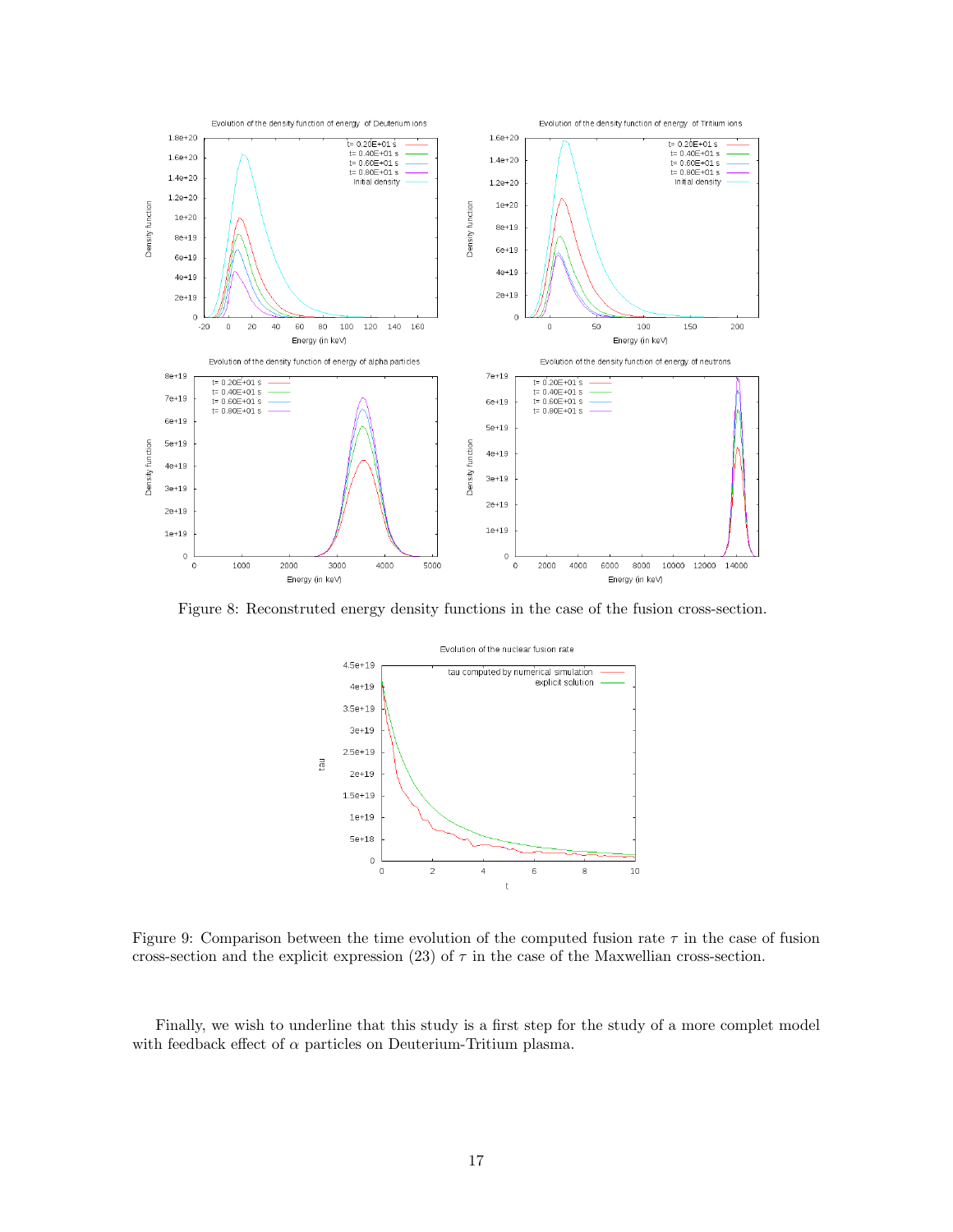

Figure 10: Reconstructed energy density function of  $\alpha$  particles for different initial values of  $\theta$  =  $\min(\theta_D, \theta_T)$ .

# Acknowledgment

The autors would like to thank the financial support of the Large Scale Initiative FUSION of INRIA.

# Annex A: proof of Propositions 3 and 4

*Proof.* We use the fact that for every integer  $N \le \min(N_D^n, N_T^n)$  and every function  $g: \{1, \ldots, N_D^n\} \times$  $\{1, \ldots, N_T^n\} \mapsto \mathbb{R}$ , we have

$$
\frac{1}{N_D^n} \frac{1}{N_T^n} \sum_{i=1}^{N_D^n} \sum_{j=1}^{N_T^n} g(i,j) = \frac{1}{\sharp P} \frac{1}{N} \sum_{P} \sum_{k=1}^{N} g(r_k, s_k),
$$

where P is the set of possible ways to make N distinct pairs  $(r_k, s_k)_{\{1 \leq k \leq N\}}$  among  $\{1, \ldots, N_D^n\}$  ×  $\{1, \ldots, N_T^n\}$ . For each test function  $\varphi$ , we get

$$
\Delta t \int_{\mathbb{R}^3} \varphi(v) P_D(f_D^n, f_T^n)(v) dv = \Delta t \lambda_{\max} \int_{\mathbb{R}^3} \int_{\mathbb{R}^3} \varphi(v_D) f_D^n(v_D) f_T^n(v_T) \frac{q(|v_D - v_T|)}{q_{\max}} dv_D dv_T
$$
  

$$
= \Delta t \lambda_{\max} \omega^2 \sum_{i=1}^{N_D^n} \sum_{j=1}^{N_T^n} \varphi(V_{D,i}^n) p_{i,j}^n
$$
  

$$
= \frac{\omega \eta^n}{\sharp P} \sum_{P} \sum_{k=1}^{N^n} \varphi(V_{D,r_k}^n) \int_0^1 \mathbf{1}_{\{0 \le u \le p_{r_k, s_k}^n\}} du,
$$

where  $\mathcal{N}^n$  is defined by (35) and where we have set

$$
p^n_{i,j}=\frac{q(|V^n_{D,i}-V^n_{T,j}|)}{q_{\max}}.
$$